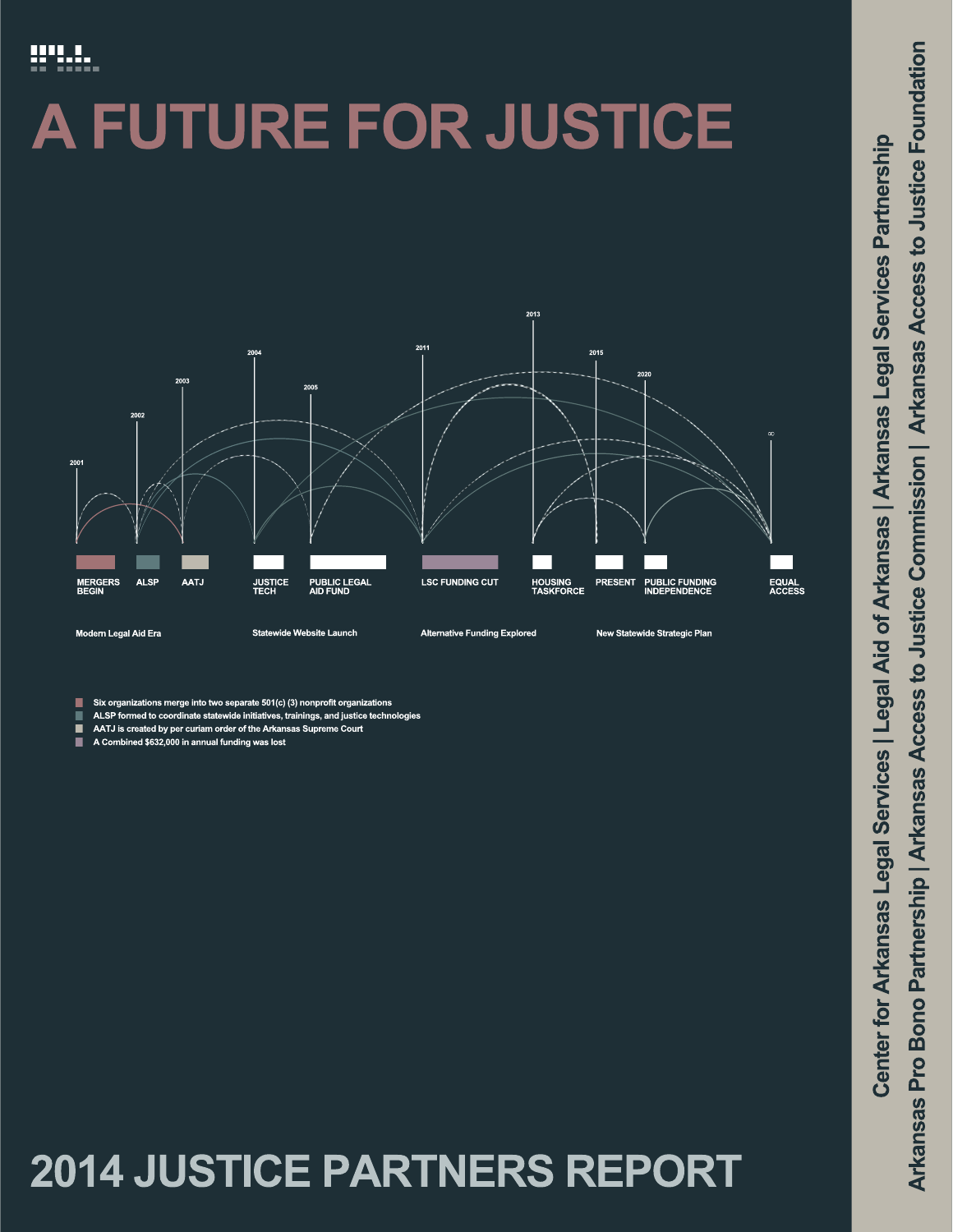The Center for Arkansas Legal Services and Legal Aid of Arkansas are the only two free civil legal aid organizations in **the state that provide direct client services**.There are several organizations that work daily to help support these and several other statewide justice projects. Many partners are part of this effort, but there is one shared vision: to champion equal access to justice for all regardless of economic or social circumstances. Contact information for our legal aid and partner organizations is listed below.

**Center for Arkansas Legal Services** Jean Carter, Executive Director 1300 West 6th St., Little Rock, AR 72201 501-376-3423 | www.arlegalservices.org

**Legal Aid of Arkansas** Lee Richardson, Executive Director 714 S. Main St., Jonesboro, AR 72401 870-972-9224 | www.arlegalservices.org

#### **Arkansas Access to Justice Commission**

Amy Dunn Johnson, Executive Director 1300 West 6th St., Rm 110, Little Rock, Arkansas 72201 (501) 492-7172 | www.arkansasjustice.org

#### **Arkansas Access to Justice Foundation**

Amy Dunn Johnson, Executive Director 1300 West 6th St., Rm 113, Little Rock, Arkansas 72201 (501) 492-7172 | www.arkansasjustice.org

#### **Arkansas Legal Services Partnership**

Vince Morris, Director 1300 West 6th St., Little Rock, AR 72201 501-376-3423 | www.arlegalservices.org

#### **Arkansas Pro Bono Partnership**

Vince Morris, Director 1300 West 6th St., Little Rock, AR 72201 501-376-3423 | www.arlegalservices.org **ARKANSAS CCESS TO JUSTICE** REPRESENTING HOPE

LEGAL AID of ARKANSAS

Equal Access to Justice



**CENTER FOR ARKANSAS LEGAL SERVICES** 



*To champion equal access to justice for all regardless of economic or social circumstances*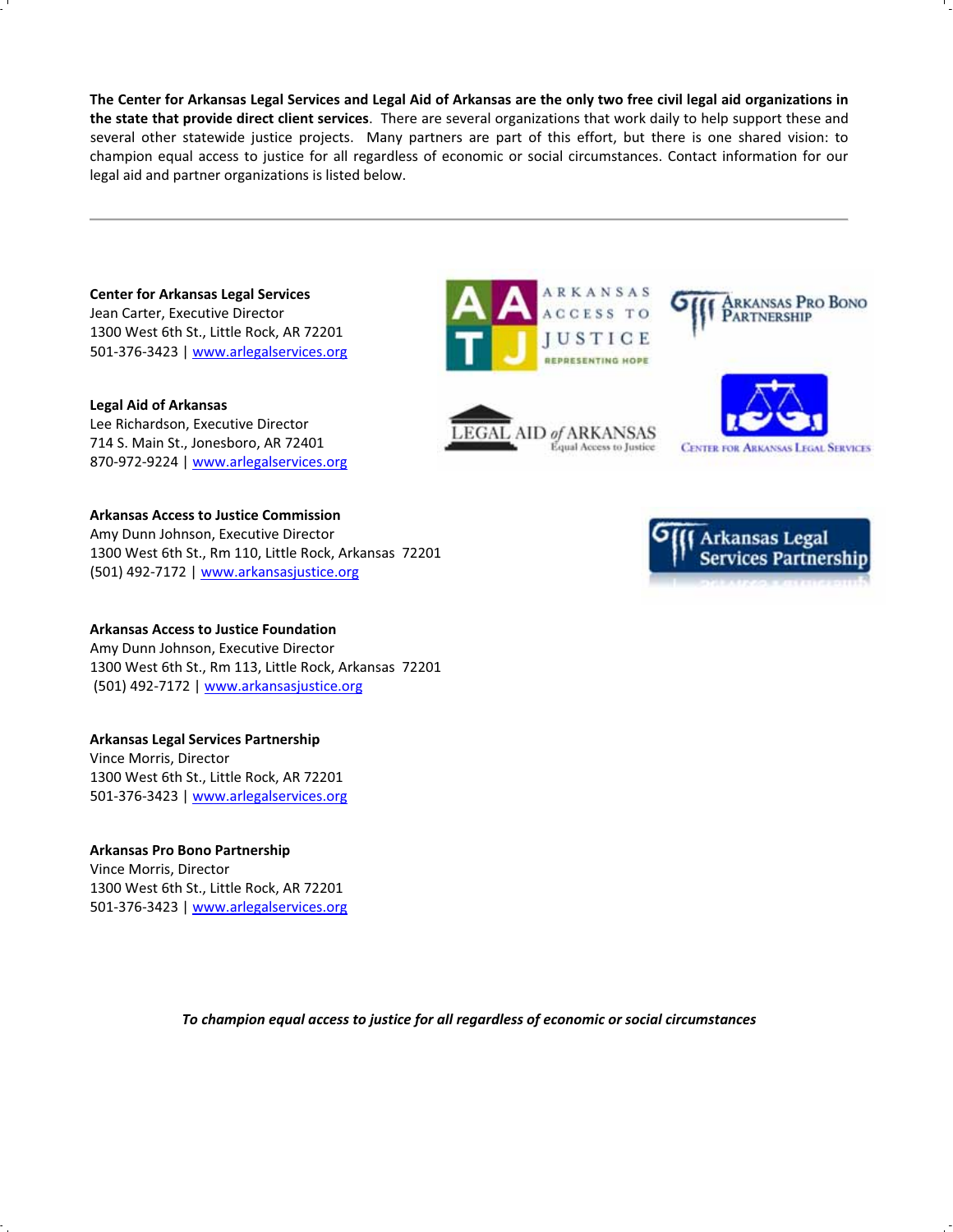# DEAR ARKANSAS LAWYER.

Over the past decade, we have witnessed worrisome trends in the ability of ordinary citizens to gain meaningful access to our civil justice system. These trends indicate a clear and growing gap between the wealthy and the poor or middle class when it comes to affordability and accessibility of legal representation in civil cases. The result is an enormous disparity between the general expectation that Americans have access to the courts to resolve their civil disputes and the actual reality—that access to justice in most civil matters is available only to the well-to-do. At the same time, emerging technologies, a growing "do-it-yourself" movement among the general public, and other forces are transforming the ways legal services are accessed and delivered.

We see some of these developments firsthand in Arkansas. Almost a third of the 60,000 family law and probate court cases filed each year are initiated by self-represented litigants, and more than 90% of those cases have an unrepresented party on the other side. The picture for financial and housing cases-debt collection, unlawful detainer, and foreclosure-is also striking. These cases are almost universally initiated by an attorney representing a creditor, but in nine of ten cases, no attorney appears for the individual defendant.

Economic barriers are not the only impediment for Arkansans with civil legal needs: a dwindling and aging population of attorneys in rural areas of the state means that where one lives will likely determine his or her ability to access critical legal services. A 2015 study indicates that the state's 25 most rural counties average fewer than 0.44 practicing attorneys per 1,000 residents. Seven of these counties have no attorneys licensed this millennium, and one has no attorneys at all. That study revealed another surprising finding: of the state's 6,855 resident, active attorneys only 2,982 are currently in private practice.

Our state is fortunate to have two nonprofit public interest law firms that provide free, high-quality legal representation for lowincome Arkansas in all 75 counties of the state: the Center for Arkansas Legal Services and Legal Aid of Arkansas. In spite of their limited financial resources, CALS and LAA stretch the dollars they receive in innovative ways, allowing them to help more than 10,000 clients each year with a combined staff of only 64 attorneys and paralegals. In 2014, these two programs provided services at a cost that was \$8 million less than the equivalent cost of such services in the private legal market, ultimately resulting in more than \$27 million in economic activity in the state.

Arkansas attorneys, law firms, and corporate partners are lending their support to these efforts. Last year, 950 attorneys volunteered to take pro bono cases for legal aid clients. Together, they put in more than 7,400 hours of work on these cases. In addition, a total of 526 individuals, 19 law firms, and 14 corporate donors made financial or in-kind contributions to support the Campaign for Legal Aid. The names of contributors and pro bono attorneys who accepted referrals from legal aid are listed on the pages that follow.

The UALR William H. Bowen School of Law and University of Arkansas School of Law are proud to partner with the Arkansas Access to Justice Commission, the Arkansas Access to Justice Foundation, the Arkansas Legal Services Partnership, and the Arkansas Pro Bono Partnership in a shared vision of access to justice for all. That vision requires that we look ahead to the future of how our profession can embrace these challenges through innovation, new models for educating tomorrow's legal professionals, and the development of financially viable models for delivering legal services that meet the needs of all Arkansans. Your volunteer and financial support make this possible. Thank you for your helping us represent both a hope—and a future for Arkansans who would otherwise have nowhere to turn.



tacy & fee

Dean Stacy Leeds University of Arkansas School of Law



Dean Michael Hunter Schwartz University of Arkansas at Little Rock School of Law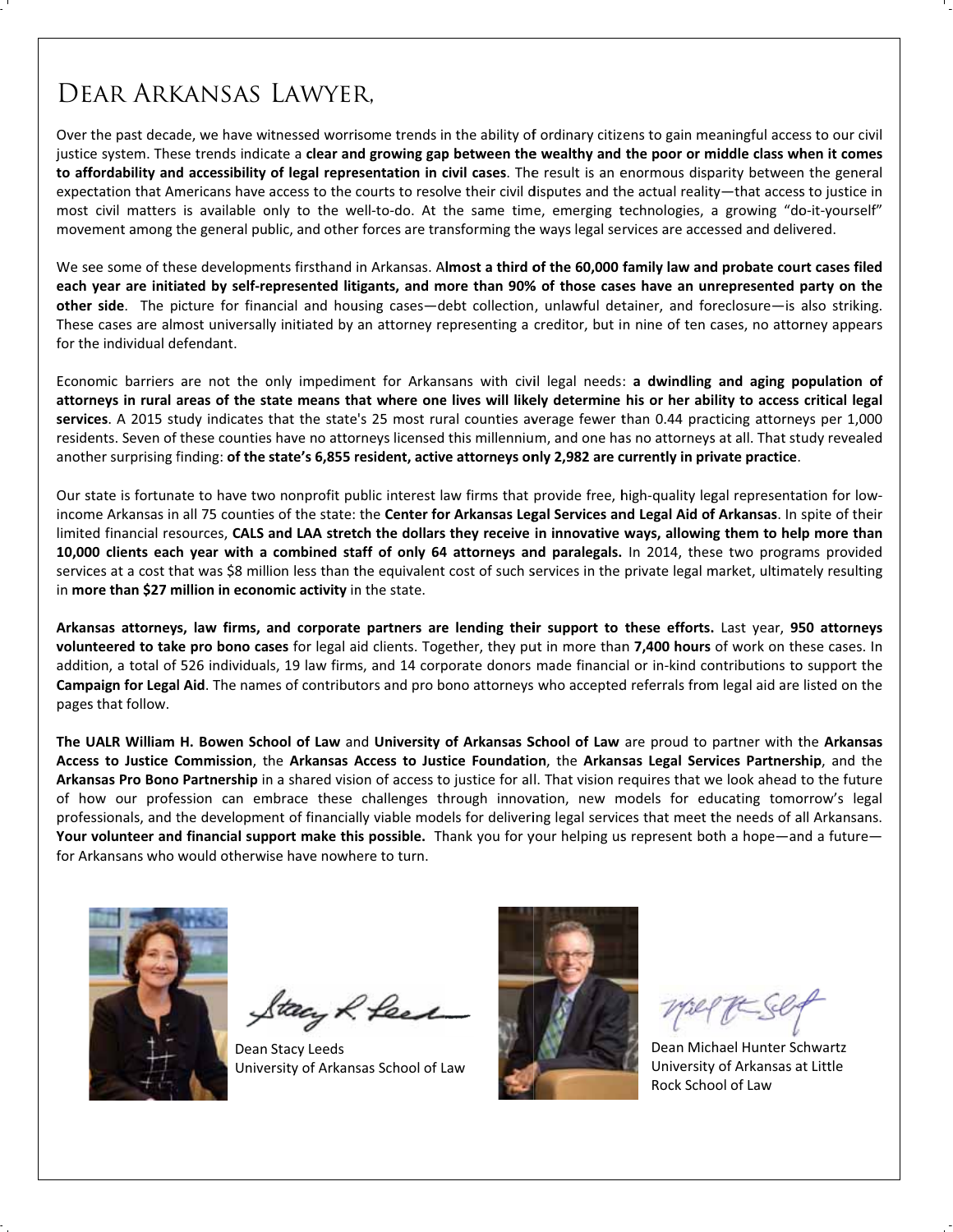# 2014 JUSTICE PROJECTS

# **Developing Justice – New Consumer Protection Clinic**

In 2014, the University of Arkansas at Little Rock William H. Bowen School of Law launched a new clinical program in the area of consumer protection. The Consumer Protection Clinic is overseen by Professor Amy Pritchard, a former Legal Aid of Arkansas staff attorney. Clinic students assist clients who are facing foreclosure, eviction, housing instability, fraud, unfair or deceptive trade practices, and problems with credit reports and credit access. Students also gain exposure to a broad range of substantive housing and consumer law, as well as well as access to justice and professional responsibility issues.

In its inaugural year, ten clinical students assisted low-income Arkansans in avoiding predatory debt collectors, preventing foreclosures and evictions, and improving rental housing conditions. Clinical students collaborated with attorneys from both legal aid programs on individual cases and on systemic projects to increase protections for Arkansas tenants and other consumers.



# **Accessing Justice – Onsite Court Help for Pro Se Litigants**



In 2011, a study from the Arkansas Access to Justice Commission indicated that 91% of Pulaski County cases involving domestic relations, consumer, or probate matters had at least one unrepresented party. In response to that study's findings, the Commission partnered with the Arkansas Legal Services Partnership and the Pulaski County Circuit Court to pilot a court-based self-help center called "CourtHelp," which provides self-represented court patrons with legal

information and other services to aid them in getting their cases heard on the merits.

The CourtHelp office is located in the Pulaski County Circuit Courthouse in Room 200, and is open on Tuesdays and Thursdays from 9:00AM until 1:00PM. The office opened January 13, 2015, and has assisted more than 100 pro se litigants in its first three months **of operation.**

## **Road to Justice – A Route to Redemption**

By spending their spring break with Legal Aid, **eight law students helped more than 40 lowͲincome Arkansans with their legal issues**. For the 5th Annual Road to Justice, law students traveled with Legal Aid of Arkansas staff attorneys to Osceola, West Memphis, Wynne and Forrest City to provide legal help to clients on the spot, primarily with criminal record expungements.

Since its inception four years ago, the Road to Justice has succeeded in taking legal help on the road. Law students from the University of Arkansas School of Law and University of Arkansas at Little Rock Bowen School of Law, Legal Aid staff, and volunteer attorneys have helped Arkansans with estate, debt collection, guardianship, housing, and more. The Road to Justice was funded in part by donations from the Student Bar Association at the University of Arkansas School of Law.

**View more of our justice projects at www.arlegalservices.org/justiceprojects.**



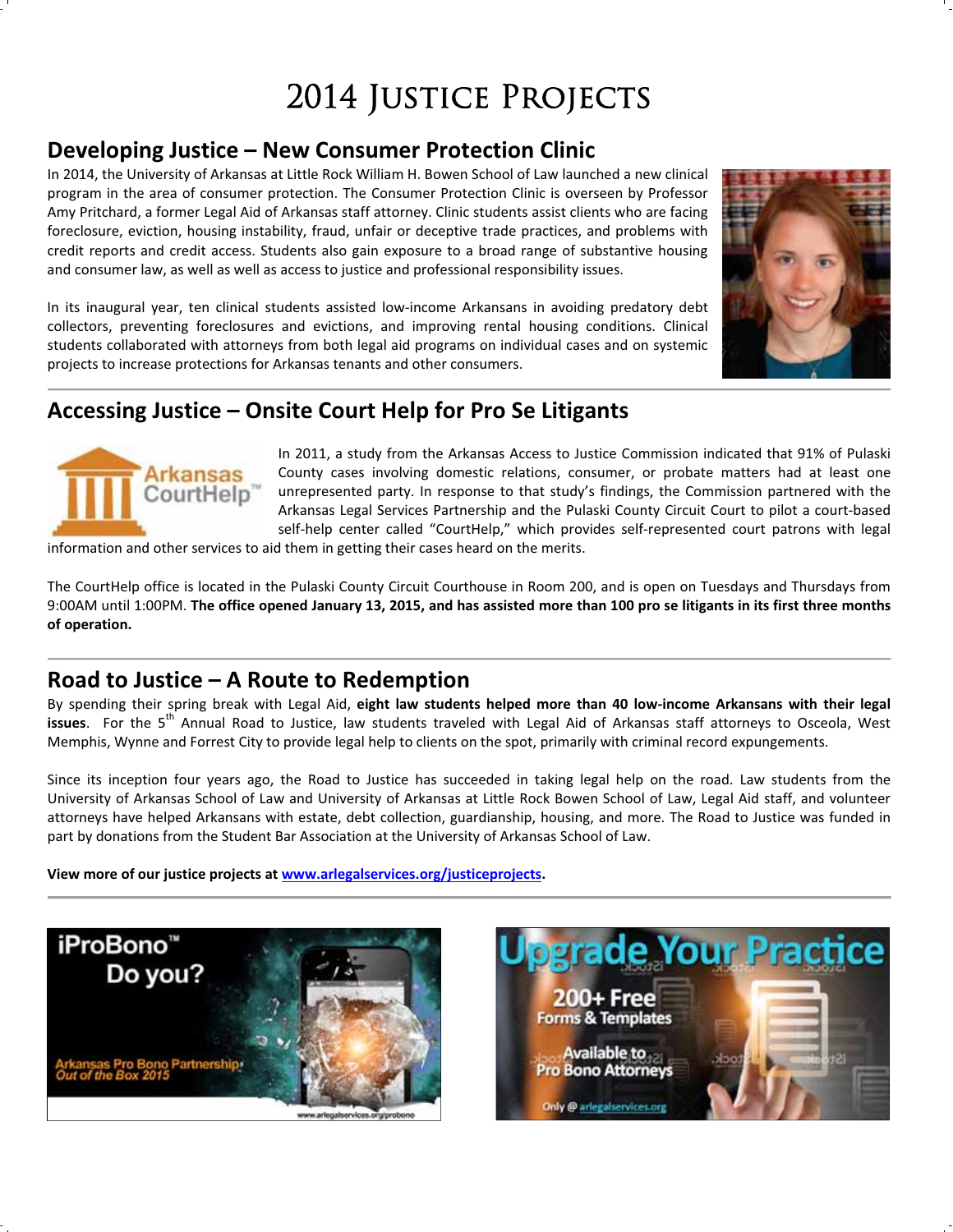# Legal Aid in Arkansas 2014 – Funding

The two Arkansas legal aid programs provide critical legal services to thousands of Arkansans every year. As 501(c)3 nonprofit organizations, they provide free legal services to low-income individuals residing in the state of Arkansas in civil (non-criminal) cases. With limited financial resources and annual client caseloads consistently hovering near the 15,000 mark, our legal aid programs must stretch their dollars in innovative ways. The primary funding sources for legal aid in Arkansas include: Legal Services Corporation (LSC), grants and contracts, the Public Legal Aid Fund, Interest on Lawyer Trust Accounts (IOLTA), donations from private bar attorneys and corporations, and donations from organizations and individuals. The following charts show the revenues and expenditures that are used to provide the services detailed on the previous page.

## **Revenue**

**4%** of our funding came from **donations** by private bar attorneys and corporations.

**9%** of our funding came from the **Arkansas IOLTA Program**. Most of that amount represents distributions out of the \$2 million National Mortgage Settlement fund designated for the provision of services to assist clients affected by the housing crisis.

**11%** of funding came from the **Public Legal Aid Fund** established by the Arkansas Legislature in 2005. This fund distributes a percentage of circuit court filing and case reopening fees to legal aid.

12% of funding came from grants and contracts, including anti-domestic abuse funding, IRS, United Way, Parent Counsel, Equal Justice Works, AmeriCorps, juvenile and aging funding.

**64%** of funding came from the federal **Legal Services Corporation** (LSC). LSC is a nonprofit entity established by Congress to fund free civil legal services.

## **Expenditures**

**17% Support staff** who provide services to further the legal aid mission, including secretarial, business management, information technology, and executive leadership.

**17% Operational costs** for 14 offices, including rent, utilities, postage, telephone/technology, printing/copying, travel, and office equipment/maintenance.

**66% Attorney and paralegal salaries** and benefits comprise the single largest source of expense. These 64 individuals handle client cases in legal aid offices throughout the state.

### **Arkansas IOLTA Program Celebrates 30 Years**

Created in 1985, the Arkansas IOLTA Program was established as a program permitting the collection of interest on lawyers' trust accounts to use for purposes approved by the Supreme Court, including **legal aid to the poor, student loans and scholarships, and improvement of the administration of justice**.Since its inception, the IOLTA Program has made grants **totaling more than \$10.5 million**. The program is administered by the **Arkansas Access to Justice Foundation**, which also coordinates an annual statewide **Campaign for Legal Aid**.

In addition to making individual contributions, attorneys who participate in the Arkansas IOLTA program can support access to the justice system by banking with a preferred bank, which waives fees and pays competitive interest rates on IOLTA accounts. **For a list of preferred and participating banks and our** *Guidebook for Attorneys and Financial Institutions*, **please visit the IOLTA Program website at www.arkansasjustice.org/iolta.**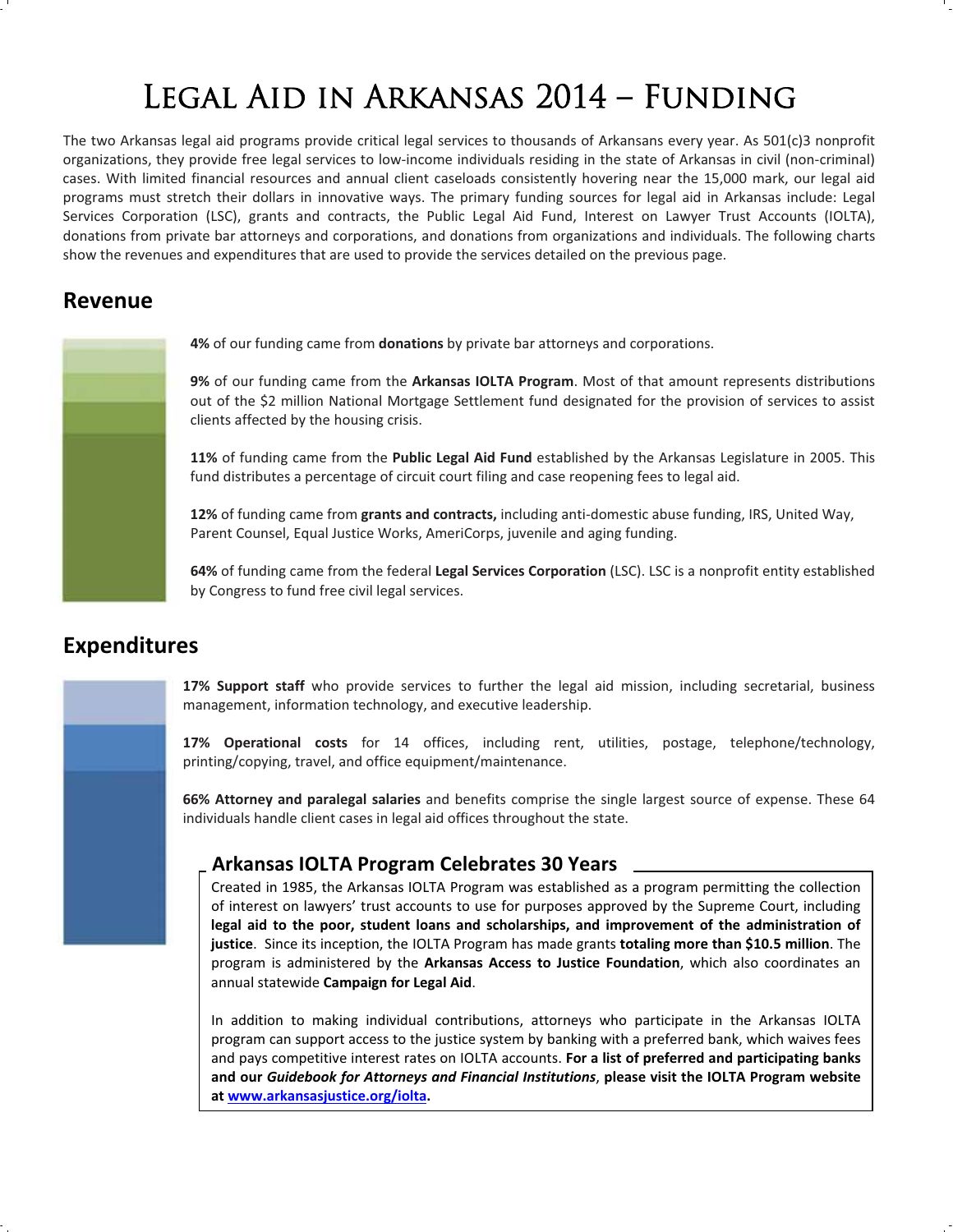# Legal Aid in Arkansas 2014 – How We Help

Arkansas's rural communities face a looming crisis when it comes to access to essential legal services: **a dwindling and aging** attorney population in the state's 25 most rural counties. A policy brief entitled Access to Justice in Rural Arkansas, released jointly by the **Arkansas Access to Justice Commission** and **UC Davis** in early 2015, indicates that these counties average fewer than 0.44 practicing attorneys per 1,000 residents. Seven of these counties have no attorneys licensed this millennium, and one has no attorneys at all. That study revealed another surprising finding: **of the state's 6,855 resident, active, attorneys only 2,982 are currently in private practice**. These numbers represent a troubling and **growing rural justice gap** that Legal Aid is struggling to fill.

The following tables and narratives show the number of cases, case types, and the value of the critical pro bono support provided by Arkansas attorneys.

## **Client Numbers**

- x **750,491**legal aid eligible **Arkansans**
- x **27,372**eligible clients **requested help**
- x **12,709client cases** (*closed or pending*)
- x **16,775Arkansans turned away** due to resource limitations
- x **\$6.5 Million** attained for Arkansans as **client recovery and avoidance**
- x **26,897** total **Arkansans were helped** (*all household members*)

# **Primary Areas of Practice**

- **5,155** cases **assisting families** with domestic abuse, child protection, and other family law
- 1,337 consumer law cases (bankruptcy, debt collections, and other consumer law)
- x **1,460health & housing** issues, including evictions, foreclosures, and Medicaid
- x **770** juvenile cases for **children who were neglected or abused** (includes guardianships)
- x **830**cases involving **SSI**, **SSDI**, or other income maintenance
- x **1,287**cases involving **employment**, education, **individual rights**, and other civil legal matters



*"[Rural] counties average fewer than 0.44 practicing attorneys per 1,000 residents."*

*"Seven of these counties have no attorneys licensed this millennium, and one has no attorneys at all."*

*Learn more at www.arkansasjustice.org/ruralaccess-policy-brief.*

# **PRO BONO SUPPORT**

- 572 private attorneys handled a total of 867 pro bono cases, and another 102 attorneys volunteered for pro bono events
- **\$1,418,920** in **pro bono services** (in-kind value) was provided by Arkansas attorneys
- x **\$288,294** in private donations (VOCALS, LAA, and the Arkansas Access to Justice Foundation)

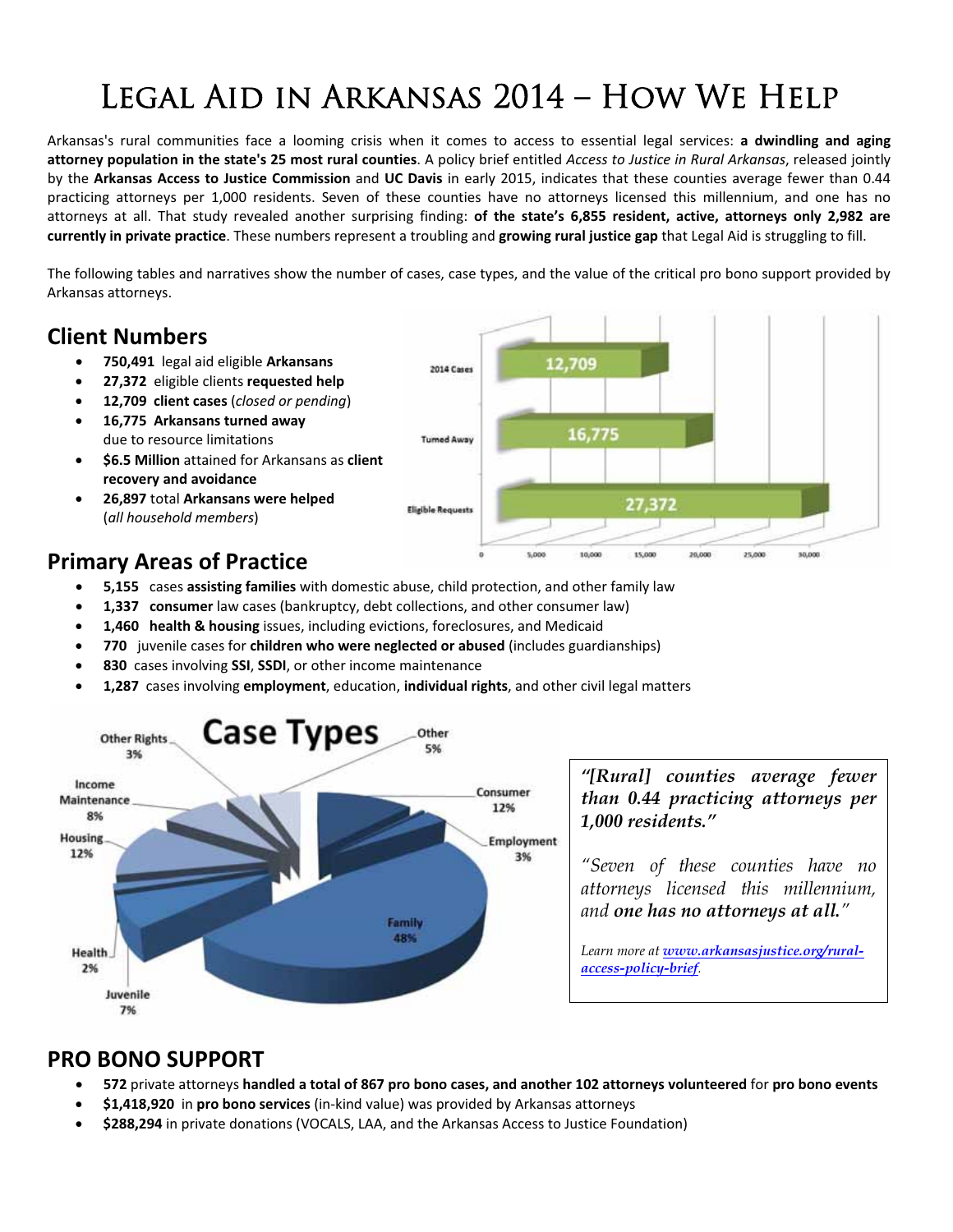# PRO BONO ATTORNEYS OF THE YEAR

## **Tabitha Lee**

#### **Arkansas Legal Services Partnership Vanguard Award**

Tabitha Lee has been awarded the Arkansas Legal Services Partnership "Vanguard Award" for 2014. This award, in its inaugural year, is given by the Partnership to an attorney in the state who best exemplifies not only a commitment to pro bono service, but an innovative and courageous spirit in bringing Arkansas closer to achieving equal access to justice for all. During 2014, Ms. Lee worked tirelessly to help low-income Arkansans with their legal problems as both an advocate for them and a partner and leader in every clinic and outreach event the partnership orchestrated. Ms. Lee's pioneering and generous spirt both embodies and inspired the Vanguard Award.

Tabitha Lee of Dermott, Arkansas, is a graduate of Arkansas School for Mathematics, Sciences, & Arts, University of Arkansas (B.S. '09), UALR William H. Bowen School of Law (J.D. '13), and the Clinton

School of Public Service (MPS '14). She serves as law clerk to the Honorable Leon Johnson in Pulaski County First Division Circuit Court as well as a community organizer in eastern Arkansas. She believes that every person is entitled to live with dignity.

## **Wade Williams**

#### **Arkansas Volunteer Lawyers for the Elderly Service Award**

Legal Aid of Arkansas honors Wade Williams of Eureka Springs as the 2014 Arkansas Volunteer Lawyers for the Elderly Service Award. The Arkansas Volunteer Lawyers for the Elderly program is a division of Legal Aid of Arkansas that serves clients over the age of sixty. The award recognizes outstanding volunteerism and service to elderly residents. Williams donated over 51 pro bono hours primarily to the elderly because "he wanted to the opportunity to help others."

Williams has been practicing law since 1990. He did his undergraduate work at the University of Arkansas and received his Juris Doctorate from the University of Arkansas School of Law.

When asked what motivates him to volunteer his time with Legal Aid clients, Williams answered, "I

have been blessed in my life and feel it is important to give back. Since I can't always repay those who bless me, I try to pass it on to others." Wade is married to Elizabeth Williams and they have 5 children between them: Lucinda Williams, Leslie Williams, Matthew Cole, Jackson Cole, and Henry Cole. Williams enjoys traveling and history. His firm, Thurman & Flanagin, is located in Eureka Springs.

## **Jim O'Hern**

#### **River Valley Volunteer Attorney Project Attorney of the Year**

Jim O'Hern is the recipient of the 2014 "Pro Bono Attorney of the Year Award" presented by the River Valley Volunteer Attorney Project. During 2014, as an attorney in private practice in Fort Smith, O'Hern devoted 118 hours of pro bono representation to low income clients in Sebastian County and Crawford County. Attorney O'Hern received his B.A. from the College of Charleston in 1975 and received his law degree from the University of Arkansas School of Law in 1980.

Since 1991, Attorney O'Hern has been an active participant in the River Valley Volunteer Attorney Project. The River Valley Volunteer Project is co-sponsored by the Center for Arkansas Legal Services and the Sebastian and Crawford County Bar Associations. As a member of the Board of Directors for the Center for Arkansas Legal Services, O'Hern is also involved in focusing on the legal needs of lowincome Arkansans.

O'Hern closed five cases in 2014. One of the cases involved an eighty-three year old client who wanted to obtain legal title to property located in Van Buren. The property had been owned by the client's grandparents, who died leaving five children. The five children died leaving sixteen children. O'Hern spent eighty-one hours on this case. Three of the closed cases involved parents seeking guardianships of disabled adult children and one step-parent adoption.





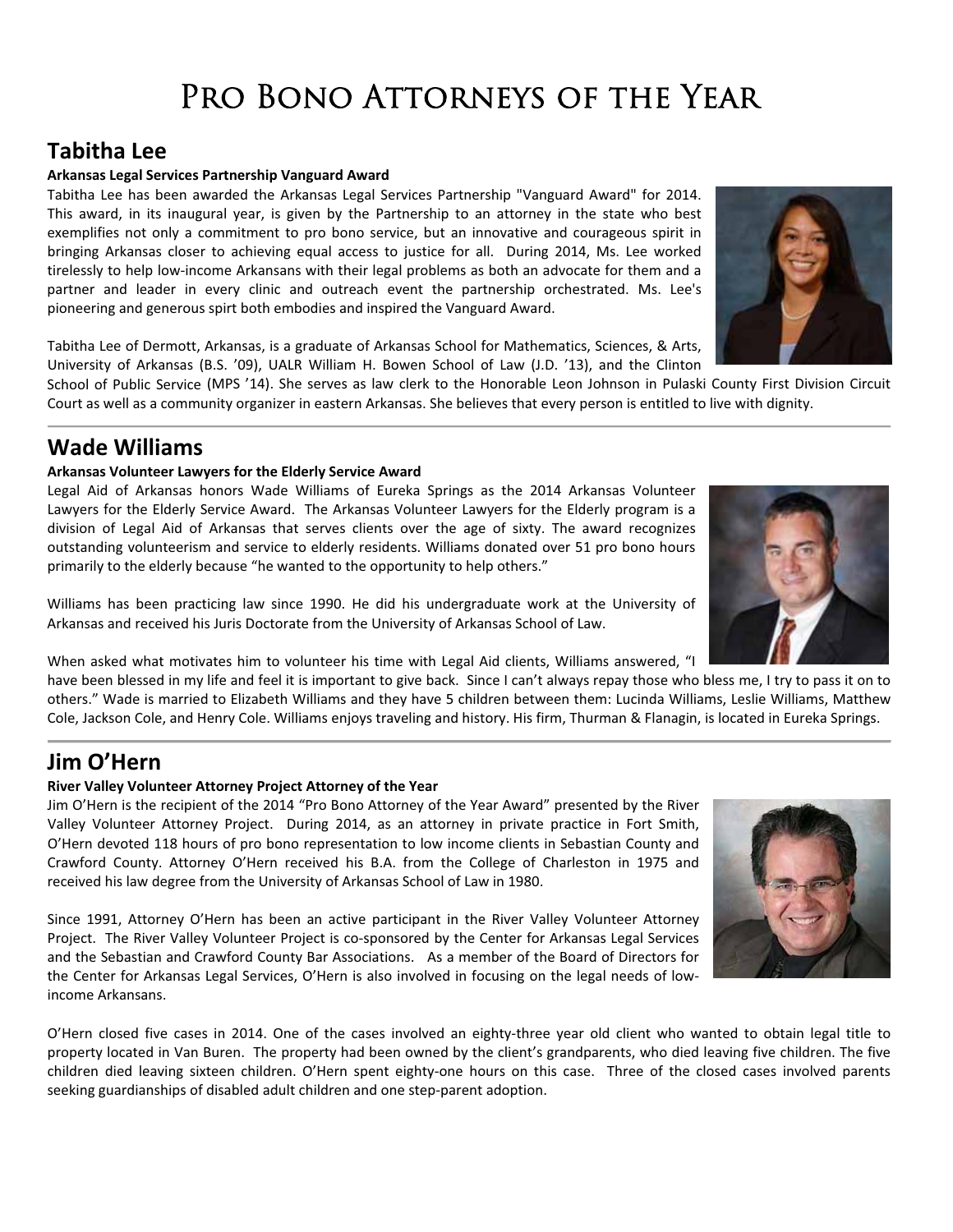# PRO BONO ATTORNEYS OF THE YEAR

## **Sandra Y. Harris**

#### **Jefferson County VOCALS Attorney of the Year**

VOCALS of Jefferson County celebrates Sandra Y. Harris as their 2014 Pro Bono Attorney of the Year. Harris joined VOCALS in 1993, a year after graduating from the University of Arkansas at Little Rock School of Law, and has been a vital and outstanding pro bono advocate since. Harris has received multiple awards from VOCALS of Jefferson County throughout her tenure, most recently being awarded pro bono attorney of the year in 2010.

Sandra Harris graciously said of the award, "It is a special honor for me to receive the Pro Bono Attorney of the Year Award. As a native of Jefferson County and Pine Bluff, it means a great deal to me to be able to provide representation to citizens who, otherwise, may have no access to legal service. Again, I am very humbled to have this award bestowed upon me, and I would also like to thank the Center for Arkansas Legal Service for the important work they do."

## **Edie Ervin**

#### **MedicalͲLegal Partnership Outstanding Attorney**

Edie Ervin is recognized for her outstanding volunteerism for the Medical-Legal Partnership with Mid-Delta Health Systems, Inc., and Legal Aid of Arkansas. Ervin donated over hours 56 of pro bono service to medical-legal partnership clients during 2014. Her donation has a conservative value of \$11,200 to the community. Ervin graduated from Hendrix College in 1988 with a Bachelor of Arts degree. She then attended the UALR Bowen School of Law, graduating first in her law school class. She started her legal career as a law clerk in the U.S. District Court for the Eastern District of Arkansas the Honorable G. Thomas Eisele. Later, she join Williams & Anderson as an associate, becoming a partner. In 2000, she returned to the Eastern District to clerk for the Honorable James M. Moody and then again for Judge Eisele. Ervin is now Of Counsel with Friday, Eldredge & Clark, LLP.

Ervin is an adjunct professor for the Trial Advocacy Workshop at the UALR Bowen School of Law. She has served on the Camp Aldersgate, Inc., Board of Directors for 5 years. When asked what motivates her to volunteer her time with the medical-legal partnership, Ervin said, "It is a great way to help increase access to the legal system for those who might otherwise be denied access. In the process, I usually receive as much or more than I give. Working with Legal Aid clients is humbling and rewarding."

## **Randel Miller**

#### **Equal Access to Justice Panel Outstanding Service Award**

Randel Miller is being recognized with the Overall Outstanding Service Award for work done in 2014. The award, given each year by Legal Aid of Arkansas, a nonprofit corporation providing free legal services, recognizes an attorney who best personifies the ideals of volunteerism and professionalism in the 31 counties Legal Aid serves. Per Heidi Jamison, Pro Bono Coordinator, "Mr. Miller has been a wonderful volunteer for over ten years goes above and beyond when needed for his clients. This past year, he went multiple times to court for a client in Poinsett County who didn't show until the 4th time due to transportation problems and the client finally got her divorce."

Miller is a graduate of Marmaduke High School, Arkansas State University and the UALR Bowen School of Law. When asked why he chose the legal profession, Miller responded "I wanted to make a career

of things that I felt mattered, that made a difference in people's lives. My career has never been about making money as much as it has been about making a difference. I enjoy helping other people, particularly those that cannot afford the services they truly need. It makes me feel good to give someone a level playing field." Miller is married to Michelle Miller. He has 4 children: Rachel Miller, Paige Nuckles, Dariane Nuckles and Rylee Miller. He enjoys martial arts and coaching his son in baseball, basketball and football. His firm is The Miller Law Firm, 1009 S. Main Street in Jonesboro, Arkansas.





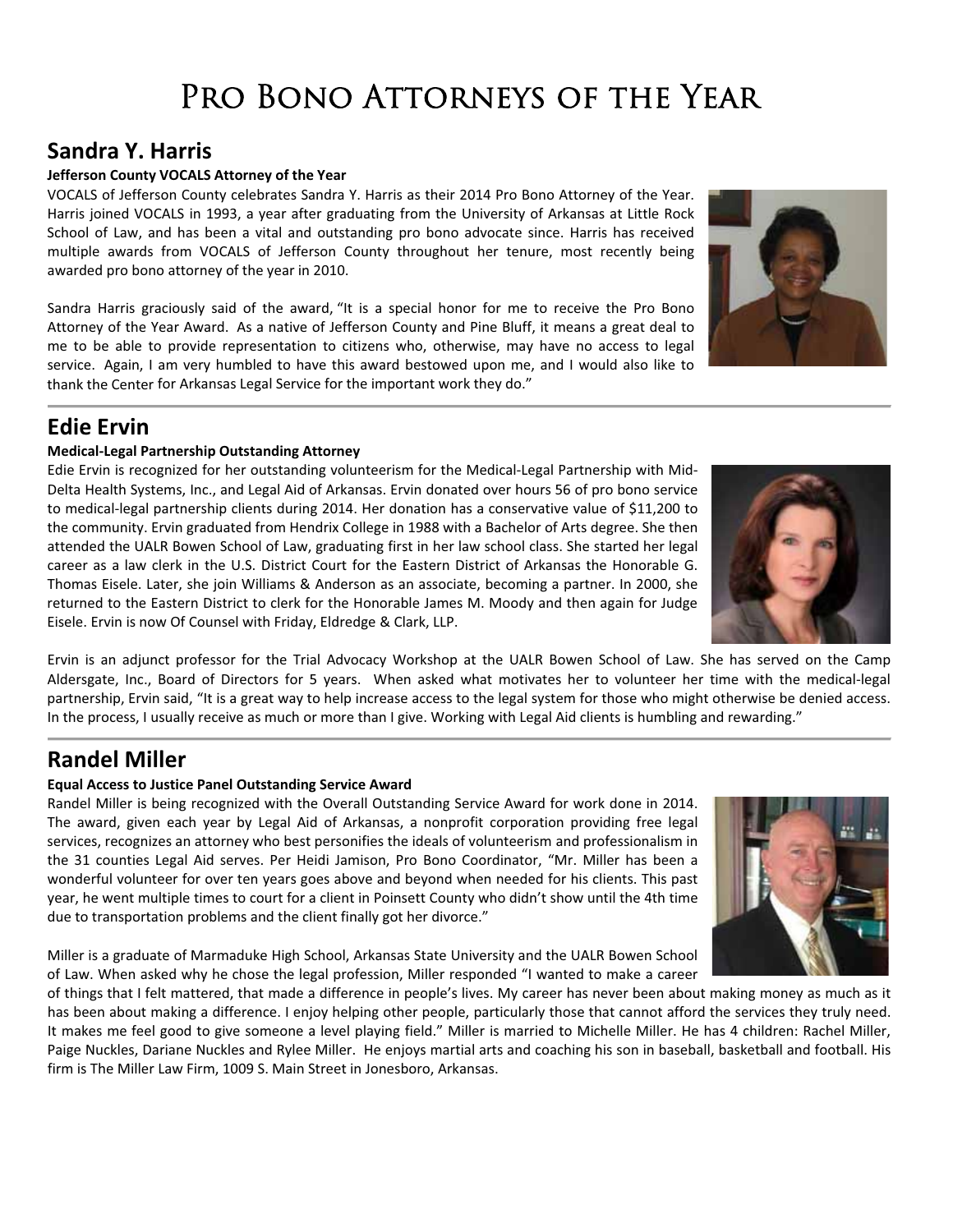# PRO BONO ATTORNEYS OF THE YEAR

## **Kevin Odum**

#### **Pulaski County VOCALS Attorney of the Year**

Kevin Odum has been a vital part of the VOCALS program for many years. He has contributed over 160 hours since joining VOCALS in 1998. In 2010, he began accepting referral cases. Over the past three years, Kevin has accepted over 35 cases. He has never refused a case and has been successful in winning most cases accepted. On several occasions, he has referred clients to CALS, and then accepted the client back as pro bono case.

Kevin Odum practices primarily in personal injury and social security law. He is a 1993 graduate of the Bowen School of Law. He is a member of the Pulaski County Bar Association, Arkansas Bar Association, and Arkansas Trial Lawyers Association. The VOCALS Attorney of the Year award is given each year to an attorney who has made a significant commitment to pro bono representation of low-income clients with civil cases in Pulaski County.



# Justice Partners – Board Members

Rose Adams  $\triangle$ Richard "Toby" Atkinson Jo Barnes Melody Peacock Barnett • Jeffery L. Blassingame • Rep. Mary Lile Broadaway  $\triangle$ Kevin Burns  $\vee$ Jean Carter  $\triangle$ Lori Chumbler Beverly Claunch ■ Tamra Cochran Jilley Conner **Nate Coulter ♦** Niki Cung J. Cotten Cunningham  $\vee$ Marva Davis • Richard C. Downing Missy Duke  $\vee$ Angela Duran Austin Easley Causley Edwards • Felecia Epps  $\bullet$ Judge Suzie Evans

Zina Frazier James D. Gingerich Prof. Chuck Goldner  $\triangle$ Judge Robin Green ▲ James Hathaway  $\vee$ Judge Victor Harper  $\triangle$ Pamela Haun Mary Henry  $\bullet$ D. Scott Hickam · Dr. Alice Hines Virginia Holt • Janan Honeysuckle • William O. James  $\bullet$ Helen Jenkins David W. Kamps  $\bullet$ Jane Kim  $\vee$ Gina Knight Ron Lanoue Samantha Leflar  $\triangle$ Nikki Lovell  $\vee$ Mark Mayfield  $\triangle$ Judge Robert McCallum ▲

David J. McDonough  $\bullet$ James McLarty ■ James McMenis • Chalk Mitchell John Monroe Mary Alice Morris • Rodney Nagel  $\triangle$ Rev. Victor Nixon Jim O'Hern · Prof. Kelly Browe Olson ▲ Willie E. Perkins, Jr.  $\bullet$ Kelly Proctor Pierce . Sarah Pine Val P. Price Stevie Prunty Lee Richardson  $\triangle$ Hosiana Robinson • R.N. Sanders  $\bullet$ Neil Sealy • Kerri Michael Sernel  $\triangle$ Frank B. Sewall Vanessa O. Sharp  $\bullet$ 

Laura Shue  $\vee$ Steven Shults  $\vee$ Prof. Annie Smith Shayne Smith  $\vee$ James D. Sprott Detria Stackhouse Prof. Tim Tarvin  $\triangle$ Sen. Robert Thompson ▲ Glenn Vasser  $\triangle$ Rep. John Vines  $\triangle$ Bill Waddell  $\triangle$   $\triangle$ Guy Wade  $\vee$ Andrea Walker  $\triangle$ Curtis Walker Danyelle Walker  $\forall$ Demetre Walker Kandy Webb ■ Ron Wilson Rebecca H. Winburn  $\bullet$ Amanda Wofford  $\checkmark$ Randall G. Wright  $\bullet$ Justice Robin Wynne ▲

c **Arkansas Access to Justice Commission | Arkansas Access to Justice Foundation Board of Directors** z **Center for Arkansas Legal Services Board of Directors | Legal Aid of Arkansas Board of Directors** j **Volunteer Organization for the Center of Arkansas Legal Services Board of Directors**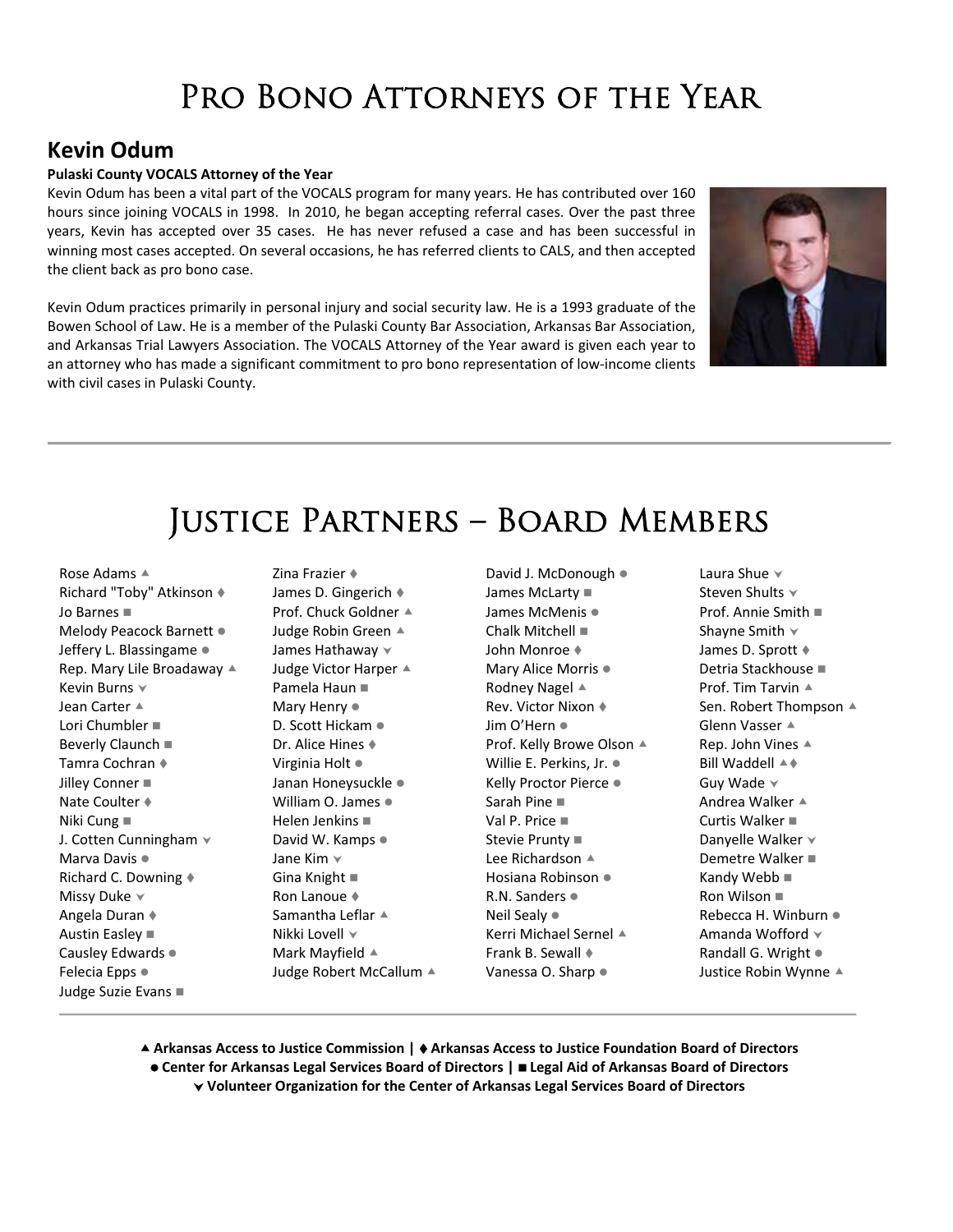# "I DIDN'T KNOW WHAT TO DO, WHERE TO TURN . .!"

# "I REMEMBER FEELING SO HELPLESS"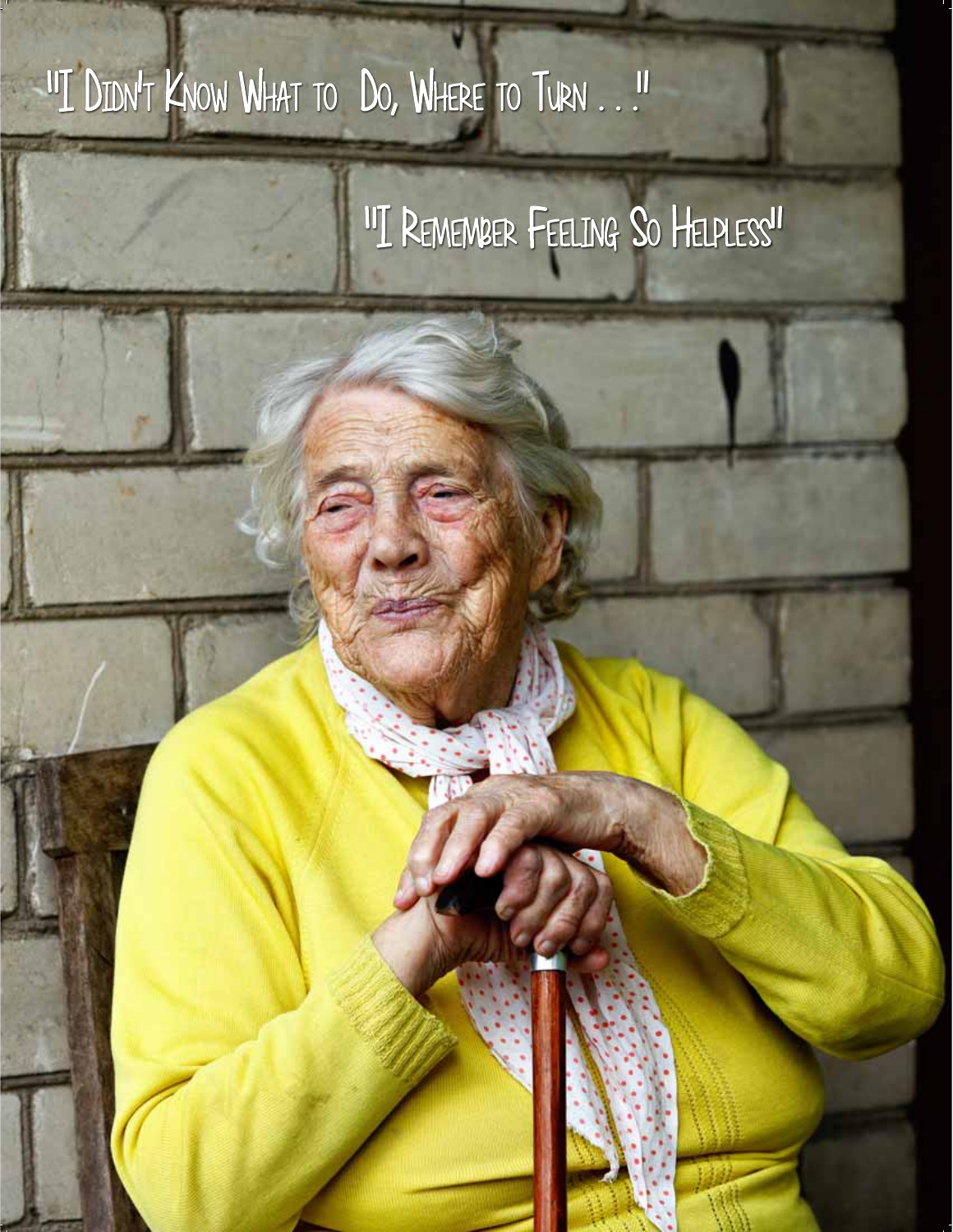# Representing Hope – Client Stories

### *Making an Impact*

A single father and his two children sit down to dinner on a week night. He has recently been laid off—he hasn't found other work yet. Still, he sets the table, turns off the TV, and they bow their heads in prayer before their meager meal when there is suddenly a knock on the door. A police officer waits, arrest warrant in hand. Dad is late on the rent this month.

The threat of jail time, fines, and a criminal record is real for families who fall behind on their rent. Arkansas is the only state in America where failure to pay rent is a crime. For some Arkansans, however, the threat of being thrown in a modern day debtor's prison is gone.

In 2014, a single woman, impoverished, had rented from her landlord for over ten years. She couldn't afford much, and she didn't get much. Conditions in her apartment were so deteriorated that, finally, she fell through the floor. After her landlord refused to make repairs, she contacted code enforcement. The landlord responded by bringing charges under Arkansas' criminal eviction law ("Failure to Vacate"), alleging the woman owed \$20,000 in back rent. The Center for Arkansas Legal Services became involved and represented the woman in Little Rock District Court. After the client was found guilty in district court, the Center appealed to Pulaski County Circuit Court challenging the constitutionality of the Failure to Vacate Statute.

Judge Herbert Wright found the statute to be unconstitutional and dismissed the charges.

Based on the Judge's ruling, the Pulaski County Prosecutor's Office is no longer issuing warrants for failure to vacate. The change in the law has impacted thousands of renters in Pulaski County, and cascaded into similar rulings in the 1st and 2nd Judicial Circuits. These victories were achieved through the concerted efforts of a statewide housing taskforce. Stacy Fletcher and Dustin Duke, both from Center, defended the client in the case. Legal Aid of Arkansas attorney, Jason Auer, was co-counsel. VOCALS attorney, Shanice Johnson, was co-counsel at the district court level. Brandon Buskey of the ACLU provided invaluable guidance and research.

### *Struggle and Hope*

A single mother trapped in an abusive relationship acted in her daughter's best interest and consented to a permanent guardianship order. Miraculously, after a year of counseling and parenting classes, the mother broke free from her cycle of abuse. Eager to reunite her family and pass on the strength she found, the mother filed a petition to remove the guardianship. Unfortunately, because guardianships by consent are not recognized under Arkansas's guardianship statutes, the standard for removal is burdensome, which—as applied—resulted in the Court's entry of a directed verdict against the mother. However, due to VOCALS attorney Abtin Mehdizadegan's thoroughness and countless hours preparing the case and preserving the appellate record, the Center for Arkansas Legal Services had a strong case for appeal.



That appeal is still pending. One family remains broken. But, thanks to the incredible dedication of a mother, a pro bono attorney, and the Center's staff, hundreds of families across the state of Arkansas have renewed hope that they may one day be reunited.

**VOCALS Pro Bono Attorney:** *Abtin Mehdizadegan, Cross, Gunter, Witherspoon & Galchus, P.C.*

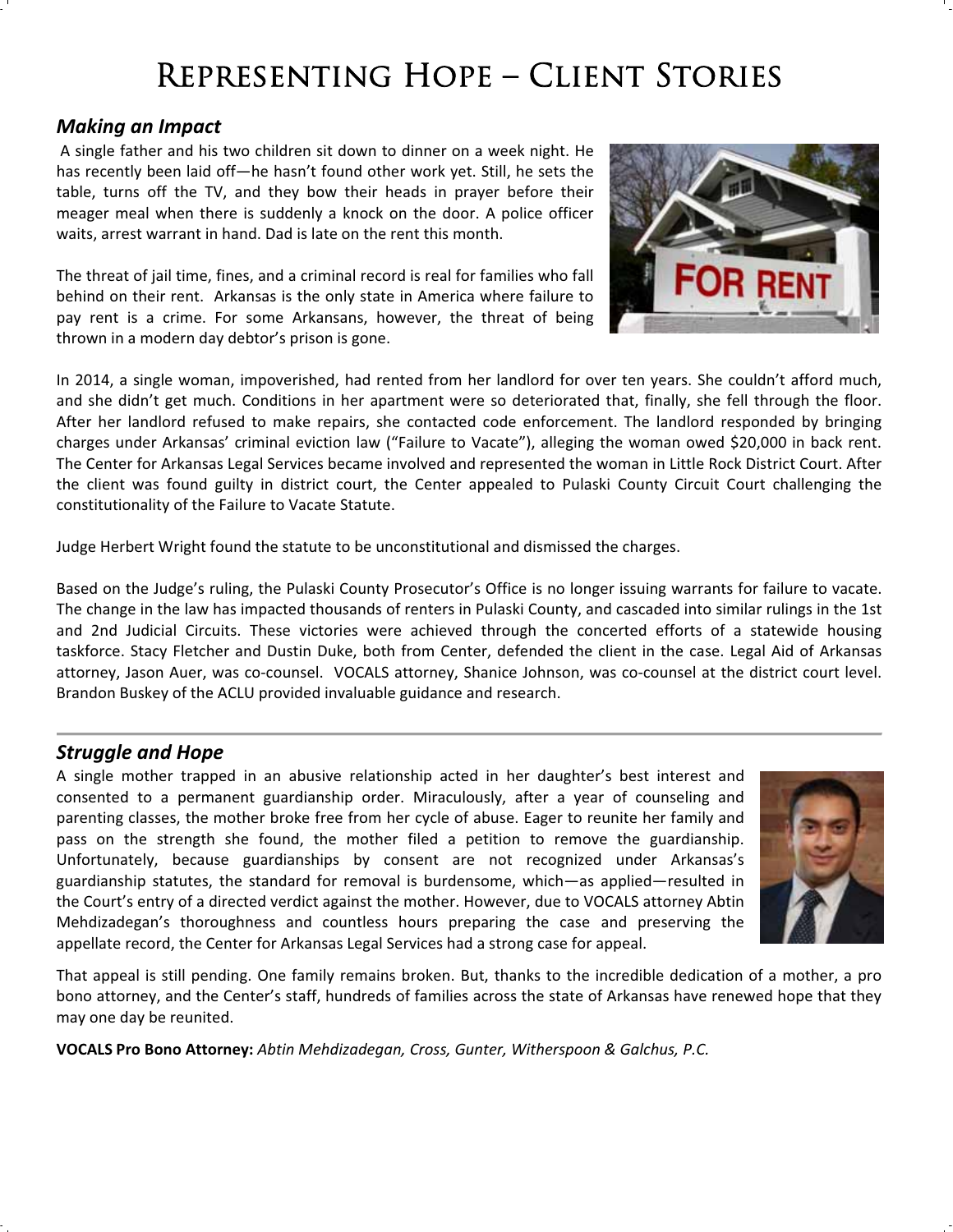# Representing Hope – Client Stories

## *Serving Families*

A dedicated grandmother reached out to the Center for Arkansas Legal Services for help getting a guardianship over her grandchildren. She raised her two grandchildren for most of their lives because their parents were struggling with drugs. Although the client had cared for the children for years, the client had a hard time obtaining medical care for one of the children because she was not an official guardian. With the help of dedicated VOCALS attorney George R. Wise, Jr., the client was finally able to get a guardianship over both of her grandchildren.

**VOCALS Pro Bono Attorney:** *George R. Wise, Jr., Brad Hendricks Law Firm*

## *Giving Arkansans a Second Chance*

Many Arkansans have criminal records that seriously limit their professional opportunities, but with a little legal help, they can often seal these records and move on with their lives. In October 2014, a dedicated group of lawyers, other legal professionals, and law students gathered in North Little Rock to assist 118 Arkansans with sealing their criminal records. One client was able to obtain a job with the state government after a pro bono attorney helped the client seal his criminal record at the event. Another client sealed a criminal charge from an incident in which an abusive ex-partner coerced her into shoplifting. Several members of the W. Harold Flowers Law Society were instrumental in the events success.

**W. Harold Flowers Law Society:** *Cory Childs, President*

## *Protecting Tenants*

A single mother of two small children turned to Legal Aid of Arkansas for help after her property manager refused to recertify her qualification for project based Section 8 voucher even though she qualified. The property manager demanded an additional \$500.00 per month, and, when the client could not pay the new rent, changed her locks and kept her possessions. Staff Attorney Jason Auer immediately commenced litigation and a TRO was issued allowing client back into her home. As a result of a negotiated settlement client was awarded \$1,000.00 for being removed from her home and three other clients were recertified by the project manager as well.

**Legal Aid of Arkansas:** *Jason Auer, Staff Attorney*

### *Keeping Them Honest*

A single woman was only able to work part-time because she is the caregiver for her dying father. She ran into debt problems and was sued by a debt collection company. The woman, not understanding the legal papers, never filed an answer. The debt collection company obtained a default judgment and a writ of garnishment was issued against her bank account. She turned to the Center for Arkansas Legal Services for help. After investigating the case, Center attorney Cecille Doan discovered that the debt collection company had violated the Fair Debt Collection Practices Act. Cecille worked with a VOCALS attorney to bring a Fair Debt Collection Practices Act claim on behalf of the client in federal. The debt collection company settled. All of the client's debts were forgiven and she received and additional \$2,000 in statutory damages.

#### **Center for Arkansas Legal Services:** *Cecille Doan, Staff Attorney*

More client stories are available on the Arkansas Legal Services Partnership website at www.arlegalservices.org/clientstories.





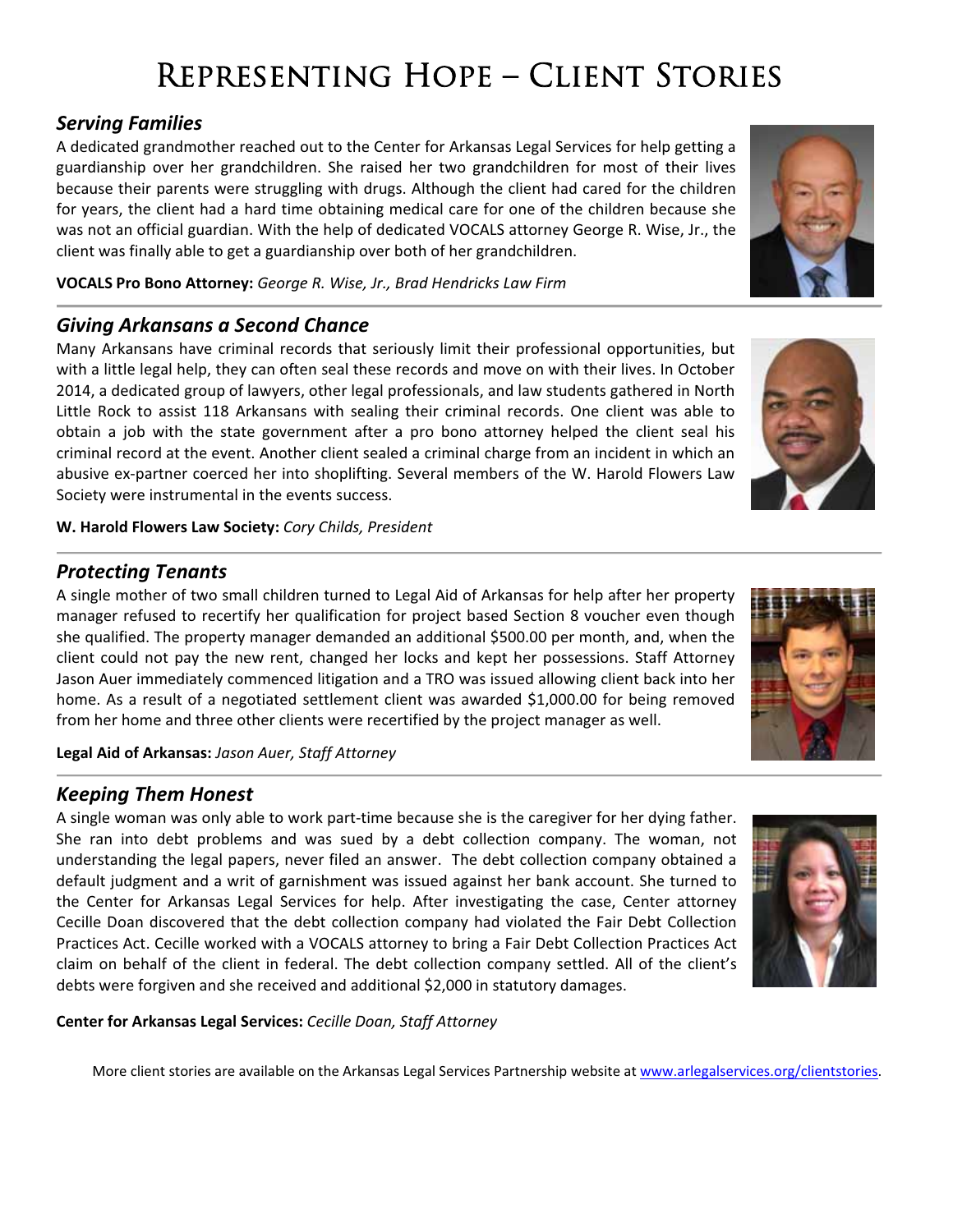# Corporate, Firm and Foundation Donors

#### **Champions of Justice (\$50,000+)**

#### Walmart Stores, Inc.

#### **Benefactors of Justice (\$20,000-\$49,999)**

Friday, Eldredge & Clark

#### **Defenders of Justice (\$10,000-\$19,999)**

Walmart Legal Department Wright, Lindsey & Jennings LLP

#### **Supporters of Justice (\$5,000Ͳ\$9,999)**

Arkansas Electric Cooperative Corporation Farm Bureau Mutual Insurance Company of Arkansas, Inc. Hilburn, Calhoon, Harper, Pruniski & Calhoun Kutak Rock LLP Tyson Foods, Inc.

#### **Circle of Justice (Gifts up to \$4,999)**

Acxiom Corporation Anderson, Murphy and Hopkins LLP Arkansas Bar Association Arkansas Blue Cross Blue Shield Bartels Law Firm Blake, Donelson & Associates Law Firm Care Foundation, Inc. Cross, Gunter, Witherspoon & Galchus Entergy Arkansas, Inc. Franden, Woodard, Farris, Quillin & Goodnight Gary Holt & Associates Hiland Dairy

James, House, & Downing, PA Laser Law Firm Law Offices of Baker, Donelson, Bearman, Caldwell & Berkowitz Lax, Vaughan, Fortson, Jones & Rowe, PA Mayton, Newkirk & Jones Second Presbyterian Church Snap Fitness of Central Arkansas Stanley & Woodard, PLC Trammell Piazza Law Firm, PLLC University of Arkansas Student Bar Association Wells Law Firm, PLLC

# Individual Donors

#### **Champions of Justice (\$5,000+)**

Bill \* & Patty Waddell

Oscar and Patricia Fendler Endowment for the Advancement of Ethics and Professionalism ‡

#### **Benefactors of Justice (\$2,500-\$4,999)**

Henry & Justice Annabelle Imber Tuck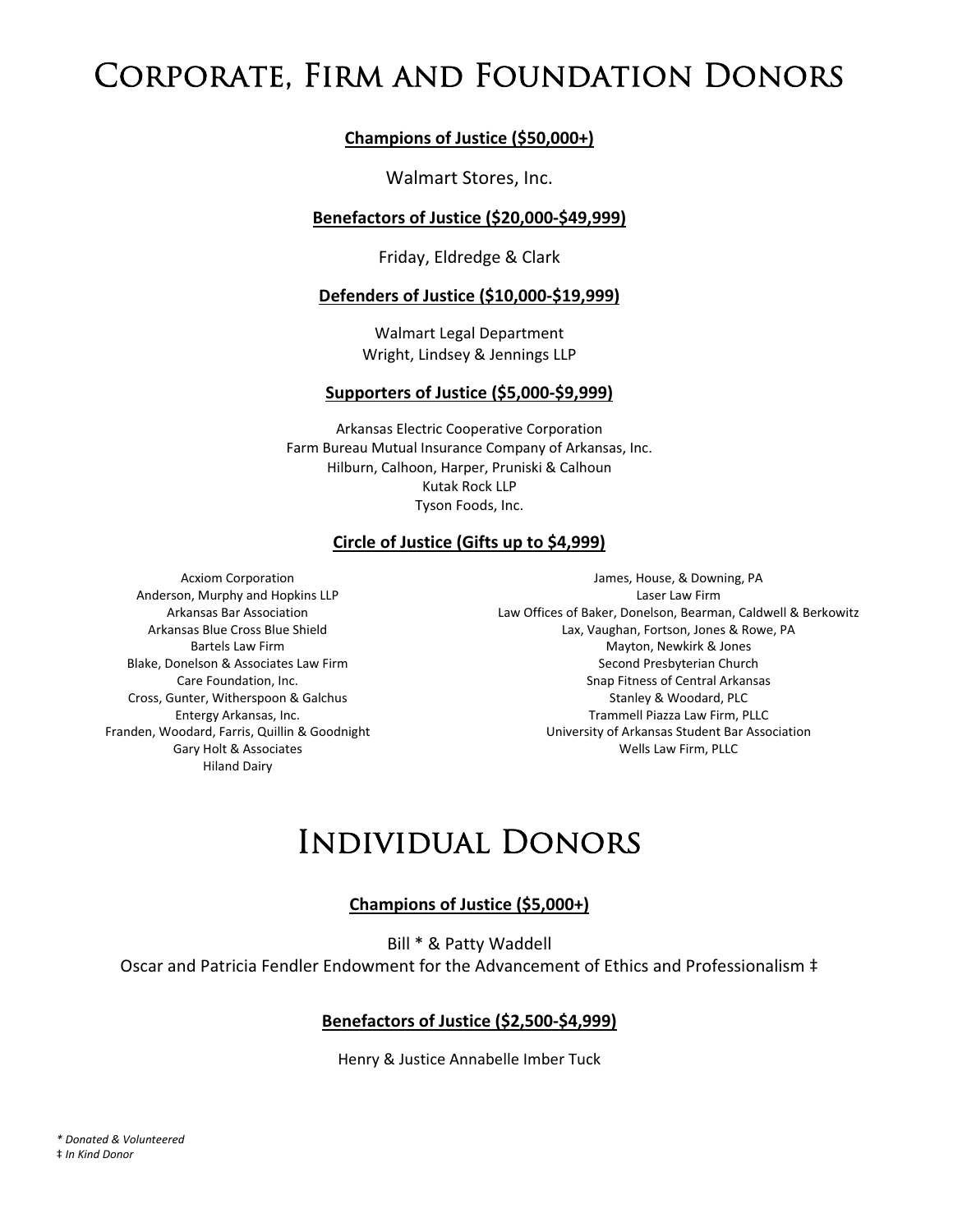#### **Defenders of Justice (\$1,000-\$2,499)**

Nate Coulter \* Angela Duran and Lill Lewis Judge Alice Lightle

> Donald Chaney Victoria Charlesworth

Rodney Nagel Kathryn W. Roberts Frank B. Sewall

#### **Supporters of Justice (\$400Ͳ\$999)**

Jordan Abbott Steven W. Abed H. William Allen Justin Allen Robyn P. Allmendinger Philip S. Anderson Elizabeth Ann Andreoli Richard Angel Jess Askew III Michelle Ator Chad M. Avery Kyla Aycock Donald H. Bacon Amber Wilson Bagley James C. Baker, Jr. Lauren Ballard Michael Barnes W. Christopher Barrier Sherry P. Bartley Sara Hendricks Batcheller Samuel R. Baxter Robert B. Beach, Jr. Lindsey Bell Paul B. Benham III Kimberly Bennett \* Eric Berger M. Stephen Bingham William E. Bishop C.B. Blackard Abraham W. Bogoslavsky Will Bond Barbara Bonds Timothy Boone Sylvia Borchert Glenn E. Borkowski Ryan A. Bowman Larry Brady Mark Breeding Howard Brill Erin Brogdon Amy Brown Ashlea Brown Brian A. Brown Debra Brown J. Lee Brown \* Justice Robert L. Brown Robin Brown Thomas G. Buchanan, III Dan F. Bufford C. Douglas Buford, Jr. Kevin R. Burns William Jackson Butt II Elizabeth Caldwell Ken Calhoon John Calhoun, Jr. Frederick Campbell \* Jason Campbell Robert Cearley, Jr.

Michael Childers Lori A. Chumbler \* James C. Clark Charles B. Cliett, Jr. Charles Coleman Robert S. Coleman, Jr. Barry E. Coplin Allison J. Cornwell Frankianne Coulter Chasey Cox Kevin A. Crass Michael Alfred Crockett J. Bruce Cross Courtney C. Crouch III Sarah Cullen J. Cotten Cunningham Kirk Dean Darbe William Webster Darling \* Kate Davidson J. Mark Davis Debbie Denton Natalie Dickson Allen C. Dobson J. Charles Dougherty Lee Douglass Yolanda Dreher Terry D. Dugger Bryan W. Duke Missy McJunkins Duke \* Steven Duke Wm. David Duke J. Benton Dyke Walter M. Ebel III Khayyam Eddings Byron M. Eiseman, Jr. Lauren Elenbaas Stephen C. Engstrom Neemah A. Esmaeilpour Gary L. Eubanks Harold J. Evans Timothy C. Ezell Jackson L. Farrow, Jr. Andrew B. Faulkner Frances S. Fendler Janie W. Fenton Todd & Jennifer Ferguson Janet Flaccus & B. Dixon Judge Victor A. Fleming Elizabeth Fletcher John P. Fletcher Grant E. Fortson Kent R. Foster Stephen Doak Foster Jana Fowler Randal B. Frazier David M. Fuqua

Donna S. Galchus Karey W. Gardner Price C. Gardner James M. Gary Allan Gates W. Dent Gitchel Allison R. Gladden Richard Glasgow Melissa Beard Glover Dean Chuck & Susan Goldner Scot Goldsholl Greg Gough Connie L. Grace David A. Grace David M. Graf Jeffrey M. Graham Richie Graham Kathlyn Graves H. Watt Gregory III Joseph W. Gregory Randy L. Grice William M. Griffin III Audrianna Grisham Judge Rita W. Gruber Judge Wayne A. Gruber Mark K. Halter Lauren Hamilton Frank S. Hamlin Julia M. Hancock A. Vaughan Hankins Stuart W. Hankins G. Robert Hardin Betty J. Hardy Ernest H. Harper, Jr. John Harriman Fred H. Harrison Mike E. Hartje, Jr. Richard F. Hatfield James E. Hathaway, III Daniel L. Heard Christopher J. Heller Clifford J. Henry Donald H. Henry Judy S. Henry Robert W. Henry Rosanna Henry Daniel L. Herrington \* Stephen A. Hester Sam Hilburn Scott Hilburn Cyril Hollingsworth Don Hollingsworth William Gary Holt Janan Kemp Honeysuckle\* Justice Clifton Hoofman Joel F. Hoover Mariam T. Hopkins

Johnathan Horton D. Michael Huckabay, Jr. Catherine L. Hughes Joseph B. Hurst, Jr. Alexandra A. Ifrah Scott Andrew Irby William Stuart Jackson John M. Jewell Seth Jewell Amy & David Johnson Bonnie Johnson \* Laura D. Johnson \* Lynda M. Johnson Stephen N. Joiner \* David Jones Gregory T. Jones Jamie Huffman Jones Jerry C. Jones W. Wilson Jones Michelle M. Kaemmerling Philip E. Kaplan Martin A. Kasten William B. Keisler Benjamin Kent Judson C. Kidd Jane A. Kim Andrew King \* David Knight Kathryn Knisley Kristopher B. Knox John Kooistra III Peter G. Kumpe Traci LaCerra Stephen Lancaster Laura Landreaux Michael F. Lax Josh Leicht Harry A. Light \* John G. Lile Angela Danielle Litaker Nall David A. Littleton Nicole D. Lovell Patty W. Lueken \* J. Phillip Malcom Gabriel D. Mallard David J. Manley Leslie Mann Susan Fox Martin William A. Martin Gary D. Marts Terry L. Mathews Patrick W. McAlpine J. Cal McCastlain James M. McHaney, Jr. Becky McHughes Joseph P. McKay Mary McLaurin

James Bruce McMath Marian McMullan John McNee Keith Martin McPherson Kelly McQueen \* David F. Menz Kara Mikles Mike Millar Lance R. Miller Marie-Bernarde Miller Ark Monroe III Edward O. Moody Kristi Moody Jeffrey H. Moore Michael S. Moore Paul Morris Kirby\* & Rosalind\* Mouser D. Michael Moyers Lee J. Muldrow Randy P. Murphy Elizabeth R. Murray Charles R. Nestrud Richard Newland Joseph G. Nichols James E. Nickels A. Wyckliff Nisbet, Jr. W. Robert Nixon, Jr. Wally Nixon N. Mac Norton \* Kevin Odum \* Edward Thomas Oglesby M. Darren O'Quinn Joshua Osborne P. Delanna Padilla \* Michael O. Parker Jarrod S. Parrish Ashley Peoples Fred M. Perkins Antwan Phillips Ashleigh Phillips Melody H. Piazza Jennifer R. Pierce Brian Pipkin \* David M. Powell Troy A. Price Scott D. Provencher Lyn P. Pruitt John E. Pruniski III Kathryn Pryor Bill Rahn Tucker Raney \* Carrold E. Ray Randy Rice \* Lee Richardson Chet Roberts Georgia Robinette

Richard A. Roderick

*\* Donated & Volunteered*

Robert S. Shafer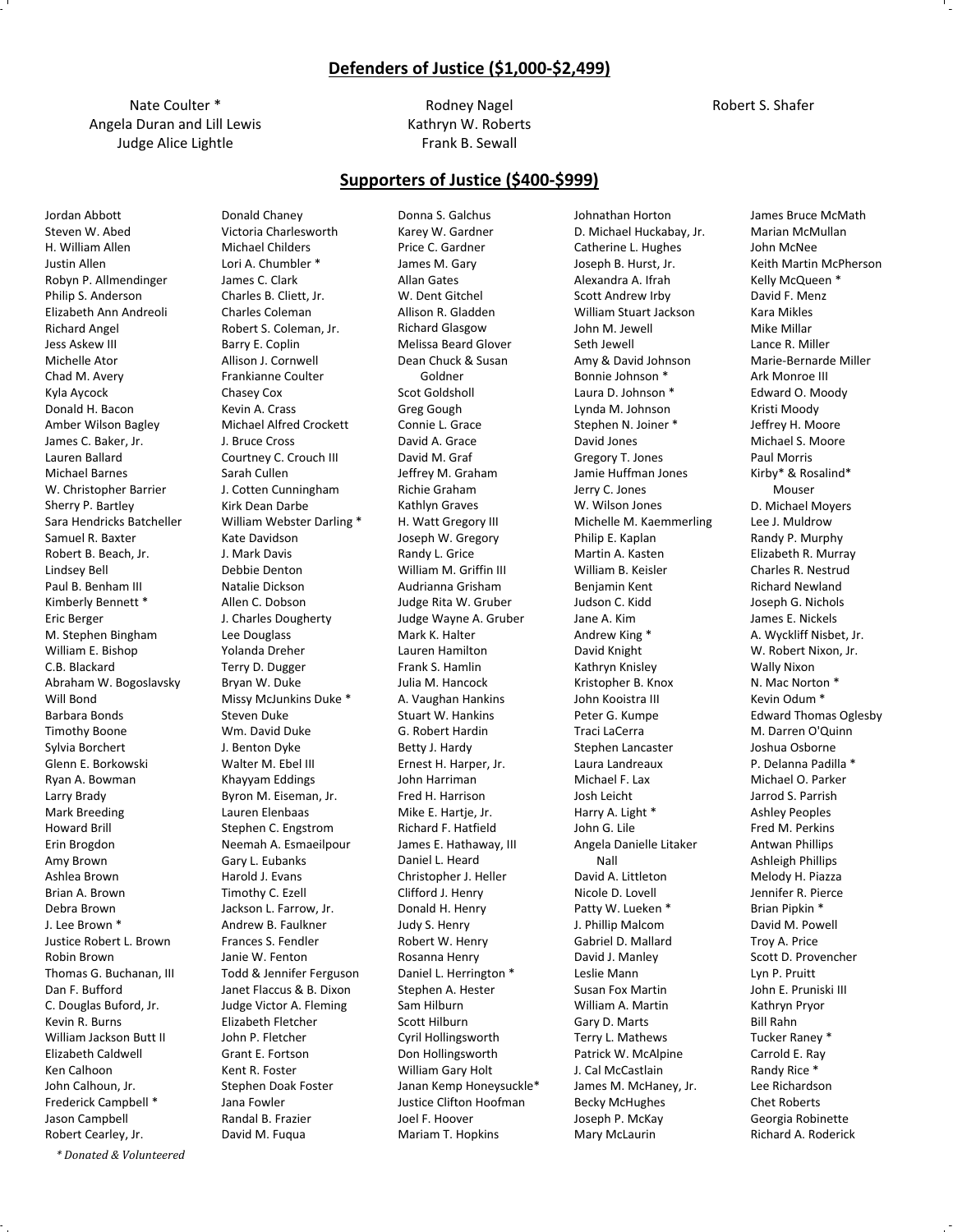James Maurice Rogers Thomas N. Rose Brian M. Rosenthal Roger D. Rowe \* Bianca Rucker Bradley Runyon J. Shepard Russell III Thomas S. Russell Jerry C. Sallings James M. Saxton Jay Sayes David Schoen John Selig Robert Shults Steven T. Shults Harold H. Simpson James M. Simpson Brian C. Smith

Brian N. Smith David Alan Smith Ellen Owens Smith James E. Smith Laura Smith Richard A. Smith Robert D. Smith III Robert T. Smith Shayne Smith Stan D. Smith Diana Snyder C. Timothy Spainhour Hugh F. Spinks John William Spivey James D. Sprott \* Logan Scott Stafford Thomas B. Staley Kevin J. Staten

Paula J. Storeygard Richard Shane Strabala Matt Suffern \* Joseph E. Sweere Jay T. Taylor Marcella J. Taylor Jeffrey H. Thomas Tami C. Threet Bruce B. Tidwell James W. Tilley John R. Tisdale Amy Tracy Scott Trotter Kimberly Wood Tucker Scott H. Tucker W. Carson Tucker Clyde T. Turner Michael P. Vanderford

#### **Circle of Justice (Gifts up to \$399)**

Rose Adams Adjoa A. Aiyetoro Phillip Allen \* Toby Atkinson Marcia Barnes \* Joycelyn Bell \* Judge Kathleen Bell Drew Blankenship Shery Crum Boyles Ellen B. Brantley Christopher D. Brockett \* Thomas E. Brown \* Jessie W. Burchfield Sheronda Burton Jean Carter Johnathan Carter Eli Chaparro Callis L. Childs Kenneth Chitwood Steve Copley John D. Coulter \* Lynnette Coulter Cory Crawford Lora Crawley Tim Cullen Niki Cung \* Lela Davison Judge Beth Deere Kevin DeLiban Jacob Lee Dickinson Cecille Doan Brenda K. Dokes

Dustin Duke Jim & Suzie Dunn Janet Dyer Jack East III Margaret Egan \* Judge Deanna "Suzie" Evans Carol D. Farrar Kathryn C. Fitzhugh S. Kate Fletcher \* Stacy Fletcher Teresa Franklin Zina Frazier Judge Robert "Bobby" Fussell R. Alec Gaines Colene Gaston Donna Gay James D. Gingerich Kathy Grady Peggy S. Graves Bonnye Griffin Charles E Halbert, Jr. Rev. Steve Hancock Sandra Y. Harris \* Charles L. Harwell Pamela Haun \* Gloria Hernandez Heather Hersh Alice Hines Denise Reid Hoggard \* Virginia Hollinshed

Judge Leon Holmes Matthew R. House \* Julie Howe D'lorah Lynn Hughes Martha Hunt Karen Hutchins Van Izard Alan & Heidi Jamison Clint & Ellen Johnson David Kamps \* David F. Kern William R. Kincaid Elizabeth King Dana M. Landrum Roland Lanoue Tabitha B. Lee \* Victoria Leigh \* Stark Ligon Michael W. Loggains Emon Mahony Teresa Marks Kim Marshall Jo Ann Maxey Mark Mayfield \* Judge Mary Spencer McGowan Giana Messore Carlos Miller Marie Miller Vince Morris Dean Cynthia Nance Victor Nixon

Debby Thetford Nye Michael O'Malley Jonathan "Chad" Owens \* Judge Don E. Parker Patrick Parson Lynn Pence Judge Mackie Pierce Mila Potteiger Yevonne Presley W. Marshall Prettyman Susan M. Purtle Jeffrey W. Puryear Donna Ramsey Deborah Reagan \* Faye Reed Margaret Reger Richard F. Richards David R. Rogers Odis Rose James A. Ross \* Quincey Ross Dean James L. "Skip" Rutherford Salvatore Salamone Susan Schneider & Christopher Kelley Dean Michael Hunter Schwartz Ben Seay Kerri Michael Sernel Michael Shinn Beth Shoupe

Thomas C. Vaughan, Jr. Scott T. Vaughn Caley Vo Guy A. Wade Andrea D. Walker Danyelle Jones Walker \*

K. Coleman Westbrook, Jr.

Eric Walker Mark D. Wankum Richard N. Watts \* Jimmie Webster John Wells

Bud Whetstone Gordon M. Wilbourn A. Gene Williams David L. Williams W. Jackson Williams David D. Wilson

Kyle R. Wilson Patrick Wilson Rebecca H. Winburn Teresa M. Wineland Carolyn Witherspoon Melissa Wood Carol Worley Dean L. Worley John R. Yates Jane M. Yocum H. Wayne Young, Jr. Kimberly Dickerson Young Mary Carole Young Patrick Young Regina A. Young

Laura Shue Joshua M. Silverstein Clayton Smith Judge H. Vann Smith Judge Kim M. Smith Lloyd Smith Veletta Smith Elizabeth Speck-Kern Matthew Stauffer June Stewart & Bob McCollum Gregg Stillwell Jennifer Stone Anna Strong Judge John F. Stroud, Jr. Darryl Taylor Caren L. Thompson Glenn Vasser \* Vernon Walker Daniel A. Webb Judge Morgan "Chip" Welch John C. Williams \* Philip M. Wilson \* Tom Wilson Bernard Winkel Tom Womack Judge Susan Webber Wright H. David Young Dennis Zolper \*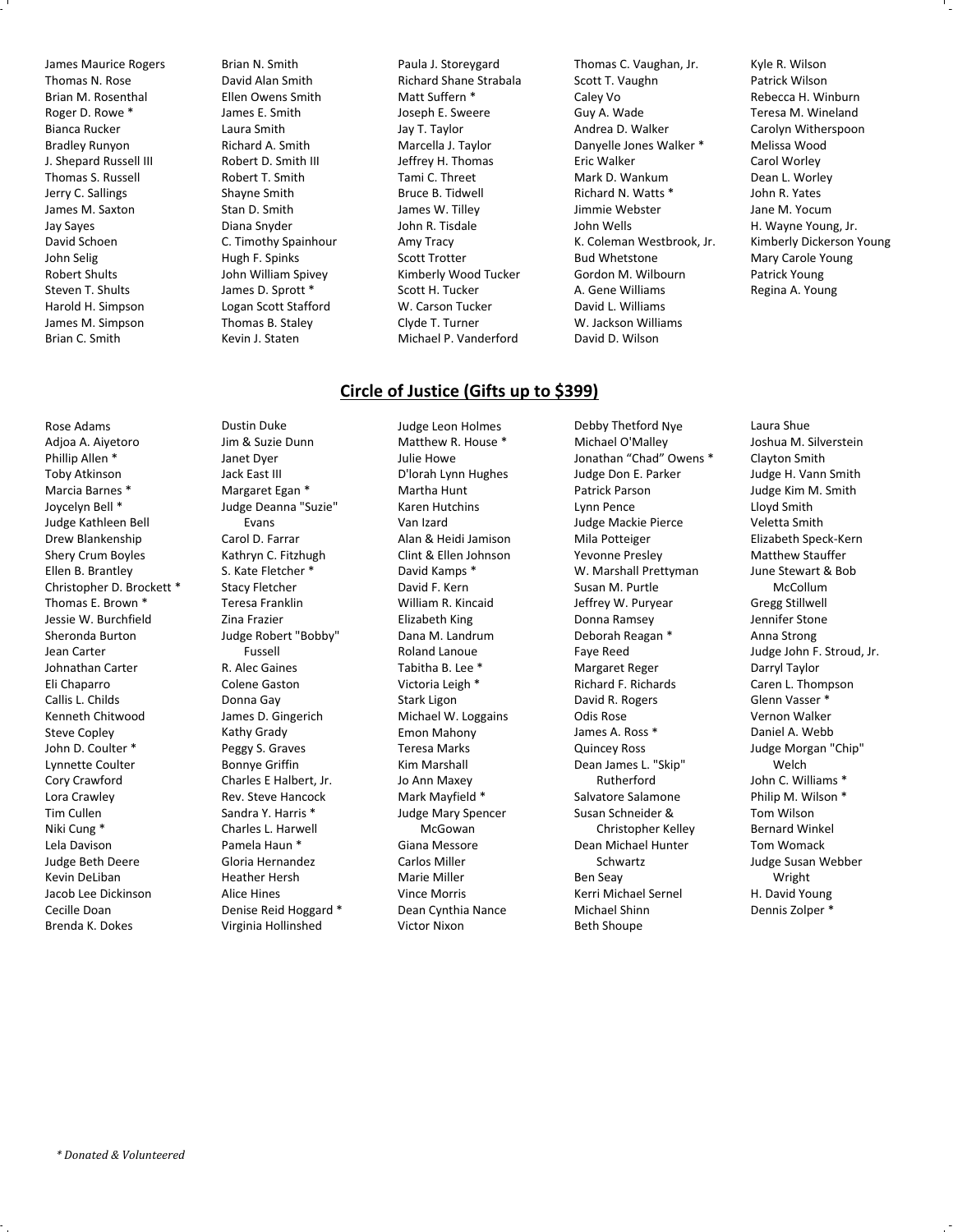#### **Memorials and Honoraria**

**In honor of Jay Barth & Chuck Cliett** John & Laura Coulter

**In memory of Hardy W. "Casey" Croxton** Colene Gaston

**In memory of Hardy W. "Casey" Croxton** Shery Crum Boyles

> **In memory of Jack Deacon** Pamela Haun

**In honor of Justice Jess Dickinson and Mrs. Janet Dickinson** Jacob Lee Dickinson

> **In memory of Carl E. Fielder** Pamela Haun

**In memory of Judge Steele Hays** Callis L. Childs

**In honor of Amy Dunn Johnson** Jim & Suzie Dunn

**In honor of Amy Dunn Johnson** Clint & Ellen Johnson

**In memory of Charles D. Johnson** Jim Ross

> **In memory of F.H. Martin** Judge Kim M. Smith

**In honor of Judge Bentley Story** William A. Waddell, Jr.

**In honor of The Arkansas Access to Justice Commission** Kerri Michael Sernel

> **For the birthday of Annabelle Imber Tuck** Marcia Barnes

**In honor of Annabelle Imber Tuck** Marcia Barnes

**In honor of Annabelle Imber Tuck** Rev. Steve Hancock

> **In honor of Bill Waddell** Anonymous

**In memory of Rev. W.C. Washington** Dr. Alice Hines

**In honor of Mary Kathryn Williams** Kathryn W. Roberts

# PRO BONO VOLUNTEERS

Wayne Ackerman **Storm Adams** Tina Adcock-Thomas William C. Adkisson Matthew Adlong Jim F. Akins Charles Gregory Alagood Latoya Alexander Phillip Allen<sup>\*</sup> R. Dawn Allen Ryan Allen Susan Allen William P. Allison **Billy Allred** William Greg Almand Kynda Almefty Cheryl Anderson **I.R.** Andrews **Iim Andrews Iune Anteski** D. Franklin Arev **Blair Arnold** James A. Arnold Kay Kelley Arnold Angela Artherton Chad Atwell LaTonya Austin Laura Avery **Brent Baber** 

Eric Backstrom Philip Bagby **Andrew Bailey** Rita F. Bailey Russell Bailey Kenneth Baim James Baine **Barry Baker** John Keeling Baker Wayne Ball Randolph Baltz Marc Baretz Marcia Barnes<sup>\*</sup> **Ioe Barrett** Thomas L. Barron Barhara Barton John Barttelt **Trav Baxter** Savanna Baxter James P. Beachboard Margaret R. Beam R.T. Beard Mike Bearden John R. Beasley Daniel Beck Heather Bell Steve Bell Joycelyn Bell<sup>\*</sup> Jewel Bennett

Kimberly Bennett\* Paul Bennett King Benson **Iav** Bequette Anna Betts Seth Bickett Lee A. Biggs Keith I. Billingsley **Iames Bingaman** David Biondolillo Allen W. Bird II Katherine E. Blackmon Clayton R. Blackstock **John Blair Shannon Blatt** Daniel Boland Stanley V. Bond Michael Booker **Frank Booth** Misty Wilson Borkowski Jessalynn Born Amy Boroughs Ted Botner David O. Bowden A. Paul Bowen Wade Bowen Seth Bowman **Edward Boyce** Dianne Boyd

Laurie M. Boyd Mosemarie Boyd Len Bradley **Jeff Branch** .<br>Tabatha Branch Eric Bray William Clay Brazil David Bridgforth **John Bridgforth** William C. Bridgforth William McShane Bridgforth F. Wilson Bynum, Jr. **Brad Broadaway** Danny W. Broaddrick Eric Brock Christopher D. Brockett\* Susan Brockett Vicki Bronson Aaron Brooks Chad Brown Thomas E. Brown<sup>\*</sup> Kristen Brown J. Lee Brown \* Victoria Hargis Bruton Casey Bryant **Emily Bryant** Trae Brvant Chuck Buchan Tim Buckley Kenneth E. Buckner

**Bunny Bullock** Carrie Bumgardner **Fuller Bumpers Haley Burks** Sherry Burnett Matthew Burr Kyle Burton Julia L. Busfield George Butler Thomas W. Byarlay Arkie Byrd Russell J. Byrne Joseph D. Calhoun, III **Brian Campbell** Craig Campbell Donald K. Campbell, III Frederick Campbell<sup>\*</sup> Phillip W. Campbell Sheila F. Campbell Jerry Canfield .<br>David P. Cann David R. Cannon Joel Cape Leta Caplinger George Carder Jim Carfagno Jr. Jodi Carney James Allen Carney

*\* Donated & Volunteered*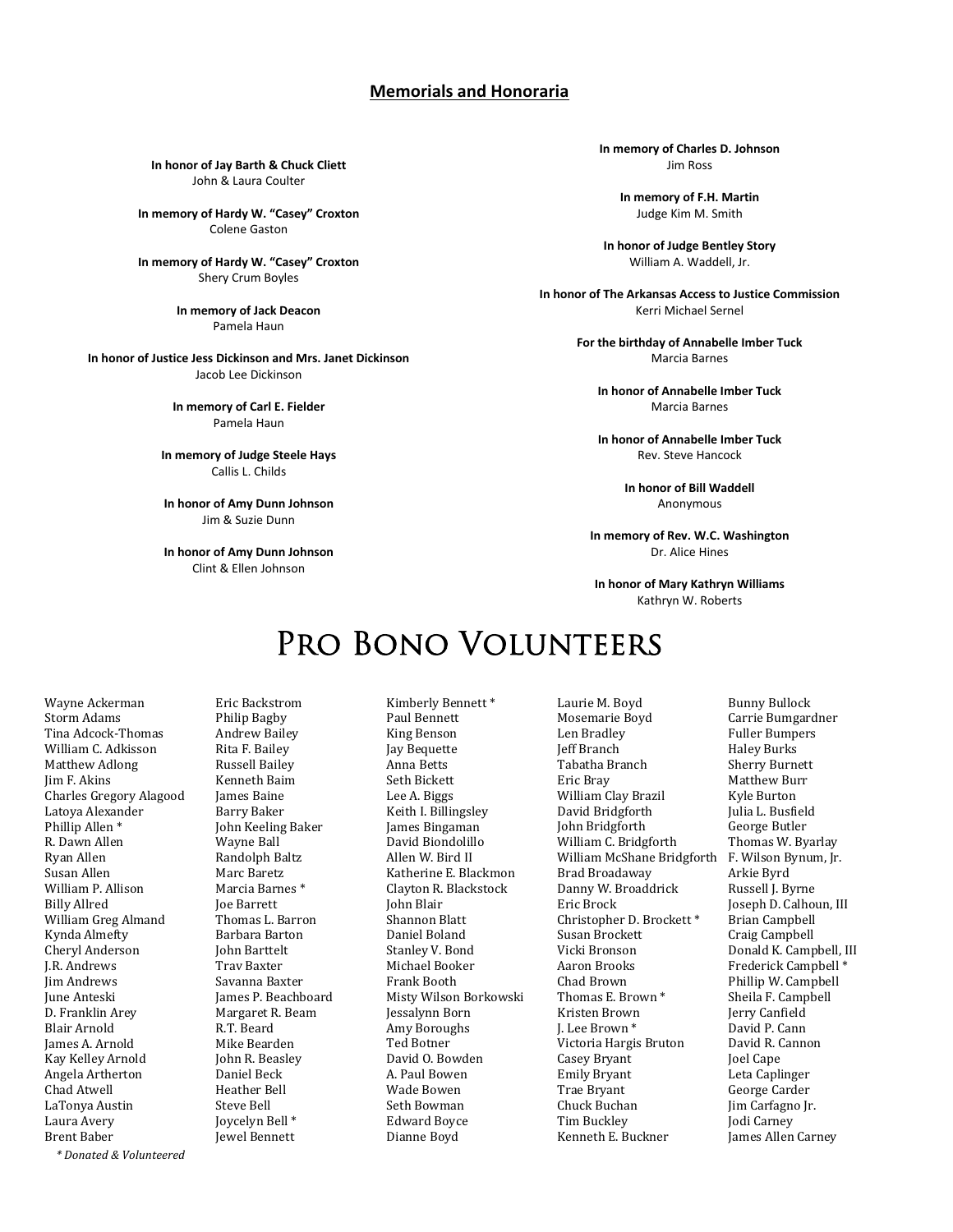Robin I. Carroll Staci Dumas Carson Mark S. Carter Daniel R. Carter Mitchell Cash Clarence W. Cash Casev Castleberry T. Lindsey Castleberry **Cortney Cato** Michelle H. Cauley Chad Causev Earl Buddy Chadick Mark Chadick Gladys Cherry Joei Cherry Corv Childs Lawrence E. Chisenhall Lori A. Chumbler<sup>\*</sup> Greg Clark Kristin Clark Ralph Clifton **John Cloud** Robert Cohen.II Kevin Cole Robert L. Coleman **Iennifer Collins** Ioshua Collums Adria Conklin Michalene Connealy Robert Conner Craig Cook C. Ryan Cooper Mark Cooper Mary Galchus Cooper Leslie Copeland Nicolas Corry Robert R. Cortinez Wesley A. Cottrell John D. Coulter\* Nate Coulter\* Cade L. Cox **Ben Crabtree** Michael H. Crawford Michael Crawley **Eldon Cripps** Adam Cross **James Crouch** Adam H. Crow Kenneth V. Crow **Susan Crowley** Stephen K. Cuffman Malcolm Culpepper **Elizabeth Rowe Cummings** Niki Cung<sup>\*</sup> Greg Cuzick Mark D'Auteuil Michael Daily Ed Daniel William Webster Darling\* Kenya Gordon Davenport **Sherry Daves** Marva Davis Rebecca Davis **Steven Davis** Steven R. Davis T. Martin Davis Amber Davis-Tanner Abbie Decker Max Deitchler **John Deitenbeck** 

R. Gunner DeLay Mat Dellinger Mike DeLoache Rebecca J. Denison Lisa Dennis Mike Dennis Robert L. Depper Grant DeProw Jack W. Dickerson Dena C. Dickinson Terry P. Diggs Lyndsey Dilks **Jimmy Dill** J. David Dixon .<br>David M. Donovan Richard T. Donovan Robert Donovan J. Carter Dooley Jerry Dossey James F. Dowden Richard C. Downing Mark Drake J. Joshua Drake **Baxter Drennon** Diane Duell **Iason Duffy Taylor Dugan** Jane W. Duke Missy McJunkins Duke<sup>\*</sup> Chadd Durrett Davis Duty Treeca J. Dyer Jason Earley **Austin Easley** Jack East Jimmy Eaton William "Al" Eckert David L. Eddy Kimberly Eden **Causley Edwards** Paul Efurd Margaret Egan<sup>\*</sup> Don A. Eilbott Murad Elaidi Don Elliott Charles S. Embry Michael G. Epley Edie Ervin **Steven Estell** Don Etherly David Ethredge Sean Evans Ianie M. Evins Leslie Evitts Melanie Ewell Ann P. Faitz Frank Hamilton Falkner Jefferson K. Faught **Iason D. Files** James Filyaw Lawrence Fitting Roger H. Fitzgibbon **B.** Dewey Fitzhugh Chris Flanagin S. Kate Fletcher\* Jennifer Flinn Cody Flynn Travis Ford Lyle D. Foster

**Shannon Foster** 

**Thomas Fowler Whit Fowlkes** Robert P. Frazier Byron L. Freeland **Kelly Freeze** Craig Friedman **Jamie Fugitt** Ray R. Fulmer David M. Fugua R. Gaines Paul D. Gant Caleb Garcia Charles Gardner Stephen C. Gardner Lance B. Garner Tom Garner Alan Gauldin Paul Gean Roy R. Gean, III David George Benjamin Gibson Brooks A. Gill Ronald Gillert Morse U. Gist Catherine Golden Robby Golden Donald Goodner Larry E. Graddy Diane Graham Lucas Gramlich Douglas Gramling James Gramling Richard "Allen" Grant Shana Woodard Graves Alex Gray Gary L. Green Kristen Green Mary E. Green Daniel Greenberg Colton Gregory Eric R. Gribble M. Joseph Grider Laura Grimes Lonnie Grimes Kendel Grooms Vincent E. Guest Ebony Gulley Alex Guynn Shaun Hair **Charles Halbert** James C. Hale M. Scott Hall Michael J. Hamby Charles D. Hancock Albert Hanna Hunter Hanshaw Stephen Hardin Robert Hardin Deborah Hardin John T. Hardin Megan Hargraves David K. Harp Terry D. Harper Chris Harris **Harvey Harris** Katie Harris Rita Harric Sandra Y. Harris<sup>\*</sup> Michael McCarty Harrison Ronald D. Harrison

Michael A. Hart Neal L. Hart Matthew E. Hartness Charles Harwell Rebecca Hattabaugh **Brandon Haubert** Pamela Haun<sup>\*</sup> Kyle Havner W. Curt Hawkins L. Cody Hayes Thomas Havnes Christopher Havs Jeremy Hays Keisha Hazelwood Floyd A. Healy Christopher Heil Aaron Heller Megan Henry James E. Hensley, Jr. Mauricio Herrera Daniel L. Herrington<sup>\*</sup> D. Scott Hickam Joseph Hickey Kevin Hickey Carrol Hicks **Steve Higgins** Kasi Hill Anthony A. Hilliard Curtis Hitt R. Steve Hix Mark Hodge Denise Reid Hoggard\* **Brian Hogue** Curtis Hogue David Hogue Devon Holder Iohn T. Holleman Stanley M. Holleman **Kevin Holmes** Lori L. Holzwarth Janan Kemp Honeysuckle\* Meredith Hoover Ronald A. Hope Carl Hopkins David R. Horn Christine Horwart Douglas House Matthew R. House\* Noyl Houston John Howard .<br>Lori Howard Matthew Howard Risie Howard Tina Huddleson Kathrvn Hudson Michelle Huff Karen J. Hughes Mellissa "Lisa" Hulett James C. Hunt **Wesley Hunt** Scott Hunter James W. Hyden Seth Hyder Gail Inman-Campbell Robert Irving Darlene Irwin T Seth Irwin Robert E. Irwin David L. Ivers George S. Ivory

Adam Jackson Ben Jackson Maryna Jackson Randolph Jackson Judge Scott Jackson Patrick R. James Whitney James William Owen James, Jr Anton Janik Larry Jennings Christopher Jester Andrew Johncox Bonnie Johnson<sup>\*</sup> Joel Johnson Laura D. Johnson<sup>\*</sup> Shanice Johnson Susan Johnson Margaret A. Johnston Stephen N. Joiner\* Oscar Jones Michael F. Jones Phyllis M. Jones Robert Jones Ronald D. Jones Victoria Jones Jim L. Julian David W. Kamps \* Jack R. Kearney Jessie Kearney Geoffrey Kearney Kevin Keech Sarah Keith-Bolden **Tiffany Tackett Kell** Nick Kelley Michael Kelly Donald Kendall Susan Keller Kendall Angela Kendrick Jason Kennedy April Kersten Matthew J. Ketcham Matthew Kezhava Naif S. Khoury Larry R. Killough Ronald Kincade Andrew King\* Larry Kissee Lloyd W. Kitchens Maxie Kizer Michael Knollmeyer Reggie Koch David Koehler Toni Koehler Cindy Kolb Joseph Kolb Emily Kostelnik Lee Kuykendall **Brandon Lacy** Craig S. Lair Robert Lambert Clinton W. Lancaster **Iennifer Lancaster** Laura Landreaux Richard L. Lawrence R. Christopher Lawson Allen Laws Hugh Laws Gary M. Lax Robert "Ouinn" Lea

Michael A. LeBoeuf

*\* Donated & Volunteered*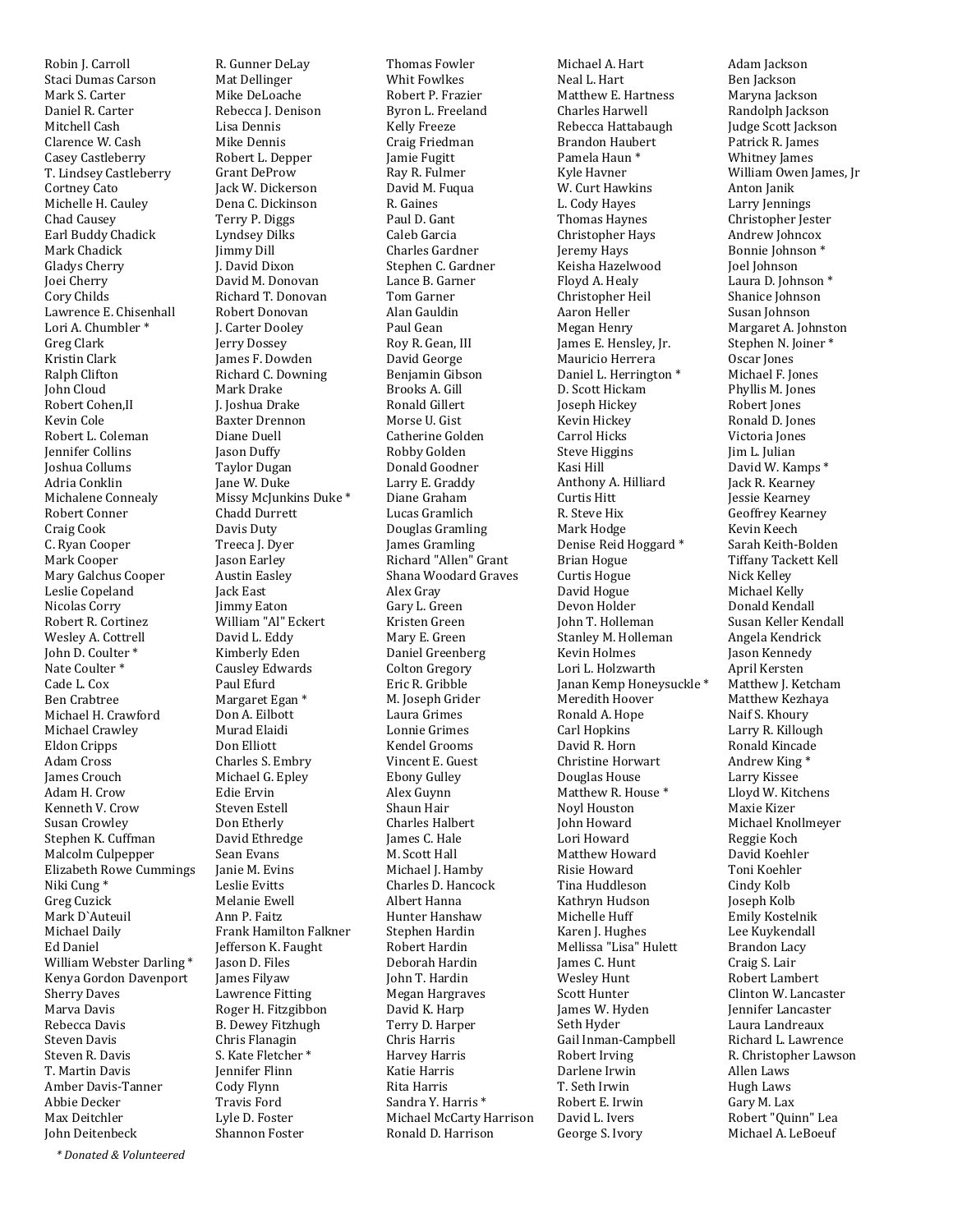Terry Lee Samantha Leflar Tabitha Lee<sup>\*</sup> Victoria Leigh<sup>\*</sup> Phyllis J. Lemons Beth Levi Lora Levisee Caroline Lewis Patrick Lewis R. David Lewis **Tory Lewis** Harry A. Light<sup>\*</sup> Louis "Whit" Light Martin Lilly Michael Lilly Stephanie Linam J. Dale Lipsmeyer J. Nicholas Livers Aimie Lockwood Brvan Loonev Paul Love Adele Lucas Patty W. Lueken\* William P. Luppen Richard Lusby Rebecca Lynn Jim Lyons Patricia A. Mackey Iean M. Madden Carl J. Madsen Chase Mangiapane Lauren Manatt Drake Mann **Anthony Mansell** Jason Marshall Aaron Martin **Brent Martin** David P. Martin H.C. Jay Martin John Martin Everett O. Martindale Paula Martucci Lorie L. Mason Jason Massey Stephen A. Matthews Heather M. May Quentin E. May Bob I. Mayes Mark Mayfield \* Joseph P. Mazzanti Stefan McBride Steven McClelland David McCormick David McCoy Joanne McCracken Dan McCraw Joey McCutchen Ginger J. McDonald J. Randall McGinnis Phillip A. McGough Thomas H. McGowan Josh E. McHughes Agather C. McKeel William H. McKimm **J. Cliff McKinney** Laura McKinnon **Jim McLarty** Kent McLemore Kave Hartenstein McLeod Melissa McManus

James E. McMenis E. Conner McNair Judy P. McNeil Roger McNeil Christopher McNulty Kelly McQueen<sup>\*</sup> Nona McVav C. Brian Meadors **Jered Medlock** Abtin Mehdizadegan **Ioshua Meister** Jennifer L. Wethington Merritt Sara F. Merritt Christian C. Michaels Alex Miller **Andrew Miller** Carla Miller Marie-Bernarde Miller Randel Miller Rita Miller Stephen Miller Phillip Milligan Philip Miron David S. Mitchell Hamilton Mitchell Jeffrey Mitchell Michael W. Mitchell Donn Mixon H. Clarke Mixon Mark Moll Cristina Monterrey Leonardo Monterrey Orin E. Montgomery Cynthia S. Moody David Moore Harry Moore **Iames Moore** M. Edward Morgan R. Scott Morgan Roger Morgan Stephen Morley **Jimmy Morris** Tom Morris Keith Morrison James C. Moser, Jr. **Joshua Mostyn** Rosalind M. Mouser\* Wm. Kirby Mouser\* Tim Murdoch **Ralph Myers** Carla Nadzam **Efrem Neely** C. Burt Newell Darla Newman **Sharon Fortenberry Nichols** William Nickle Nicki Nicolo David Nixon Carol D. Nokes **Bennett Nolan** Brianna Nony Rashauna Norment Greg Northen Mac Norton\* C. Ryan Norton Bradford Nye Marion Oates Bobby Odom Kevin Odum<sup>\*</sup>

Kevin M. O'Dwyer John Ogles Tiffany Mays O'Guinn James E. O'Hern Jennifer O'Kelley Crystal Okoro **John Olaimev** Chad Oldham Dwain Oliver Kevin Orr Robert Oswalt Thomas Overbey J. Don Overton Jonathan "Chad" Owens \* .<br>Tom Owens Charles R. Padgham P. Delanna Padilla \* Pamela Panasiuk Steven L. Parker Stephen Wade Parker Justin Parkey Paul Parnell Laura Partlow Samuel Pasthing **James Pate Jerry Patterson** Annabelle Patterson T. B. Patterson **John Patterson Robert Patton** Claibourne Patty, Jr. Kristin Pawlik Neil V. Pennick Willie E. Perkins, Jr John Perkins Kathryn Bennett Perkins Lindsey C. Pesek Kimberly Petrone **Brittany Pettingill** Jim Petty Paul Petty Paul Pfeifer John G. Phillips I. Slocum Pickell Brian Pipkin<sup>\*</sup> Lori A. Plant Sonya Platt **William Plouffe** James "Lamar" Porter Jesse "Rusty" Porter Paul R. Post Gary Wayne Potts **Dylan Potts Bryan Powell Iamie Pratt** Kent Pray William Prettyman David Price Donna Price Amy Pritchard Kelly Procter-Pierce Jerry Pruitt Joseph H. Purvis Brian Rabal Grant Ragland Phillip A. Raley Richard L. Ramsay Joe Ramsey Tucker Ranev<sup>\*</sup> James D. Rankin

Amanda Rasavong Danny Rasmussen Brian H. Ratcliff Brian W. Ray Michael Ray Deborah Reagan<sup>\*</sup> Karen Baim Reagler Michael Redd **Emily Reed** Mark Rees Richard Reid Judge W. Michael Reif Bryan Reis Jerry Rephan Carla S. Reyes **Bourgon Revnolds Emily Reynolds** George R. Rhoads Randy Rice<sup>\*</sup> Kris Richardson Sonia Rios Chris Rippy Lewis E. Ritchey **Trey Robbins** Mike Roberts Pamela Roberts **Bonnie Robertson** Thomas Robertson, Jr. Spencer Robinson **Colby Roe Barrett Rogers** Chris Rogers Gary B. Rogers Gill A. Rogers Sara Rogers James A. Ross<sup>\*</sup> Luevonda Ross Mark L. Ross Roger D. Rowe\* Stephen Rowell Randall Rudisill **Matthew Runge** Coy Rush, Jr. David Rush **Robert Rushing Stacey Ryall Ted Sanders Ernest Sanders** Ion Sanford Josh Sanford Shelton E. Sargent Nicolas Sasso David Jay Sawyer Dennis Sbanotto Greg Scharlau Paul Schmidt Mary Schneider Steve Schulte Matthew Scott Alan Seagrave **Kathy Searcy** J. Fletcher See Gail Segers Candice Settle **J.** Baxter Sharp Stephen Sharum Andres Shelor **Benjamin Shipley** Sarah Shirlev Randolph J. Shock

Lee Short **Brock Showalter** Lisa Sick David E. Simmons Malcolm A. Simmons Mitchell B. Simpson David L. Sims Jeffrey L. Singleton J.T. Skinner Jack Skinner David Slade Richard L. Slagle Stephany R. Slagle Howard Slinkard Clay Sloan R. Brannon Sloan Shaneen Kellevbrew Sloan Angelica Smith Daniel Smith **I. Harmon Smith** Joseph Smith Michael G. Smith Raymond Smith Simmons S. Smith Sylvester Smith **Emily Sneddon** Ariel Snyder Eric Soller Michael W. Spades O.C. Rusty Sparks George R. Spence Franklin T. Spencer Stuart L. Spencer Jeffrey L. Spillyards Eddie Spitzer Patrick L. Spivey J. Mark Spradley Max Sprinkle James D. Sprott \* **Scott Stalker** James W. Stanley Mandy Stanton Zachary Steadman J. Michael Stephenson **Brent Sterling** David W. Sterling Amy Lee Stewart Anna Stiritz Kathryn Stocks Scott A. Strain Michelle Strause Alex G. Streett Steven Kent Strickland Melanie J. Strigel **Jane Strike Robert Stroud Richard Strunks** Matt Suffern<sup>\*</sup> Ahhan Sumler Charles Suphan Michael U. Sutterfield William S. Swain Boyd A. Tackett **Jack Talbot J. Sky Tapp** Don Taylor Zachary Taylor Robert Tellez A. Ian Thomas

Amanda Thomas

*\* Donated & Volunteered*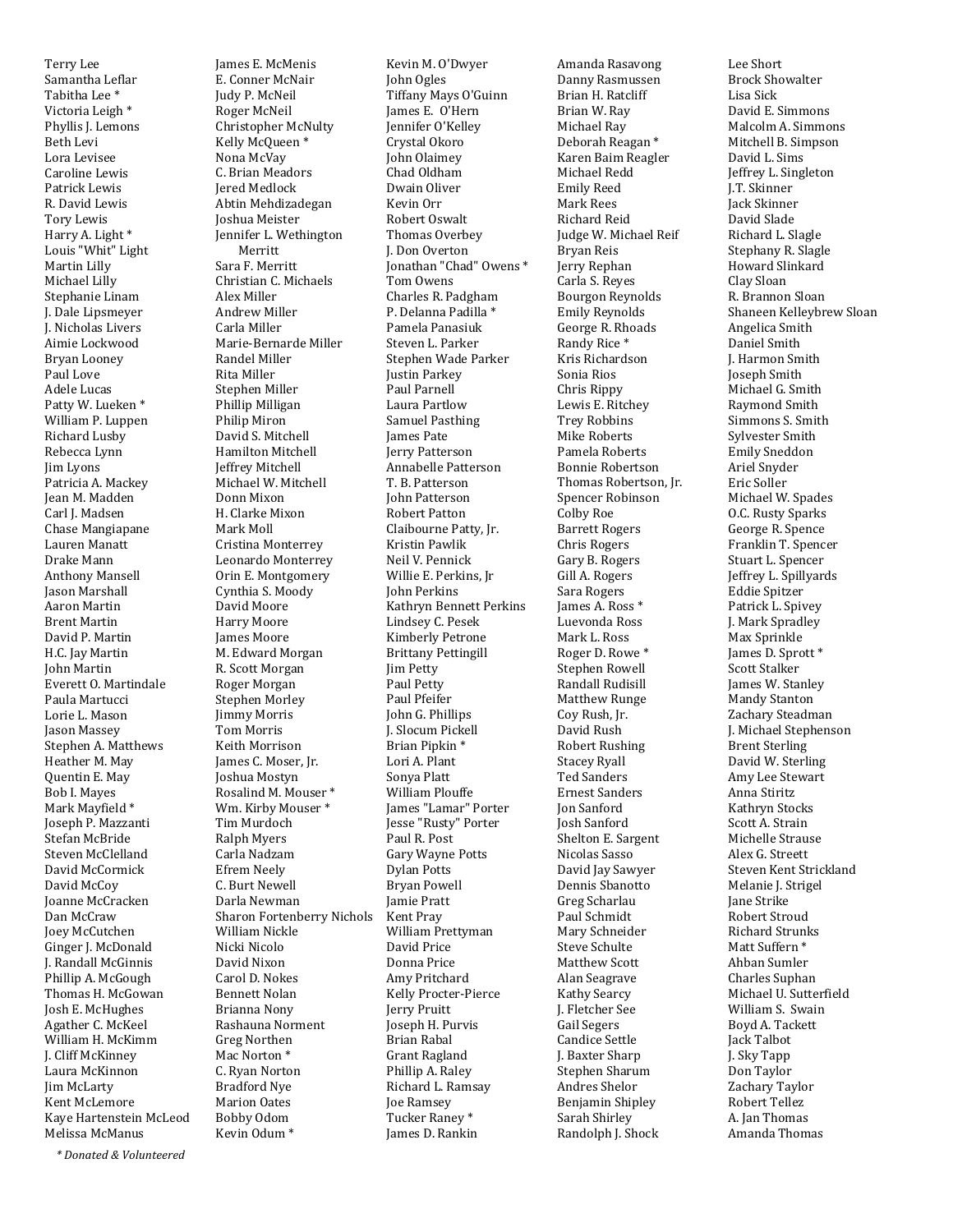**Floyd Thomas** Mary Thomason Larry Thompson Robert Thompson Theodis Thompson William Thompson **Bryan Tilley** Donald Tippett **Jesus Torres Winfred Trafford** Iessica Trail Christopher L. Travis **Tom Travis** Geoffrey B. Treece **John Trice** James L. Tripcony **Brian Trubitt** Casev R. Tucker Rep. Everett Clarke Tucker,  $IV$ Diana Turner Betsy Turner-Fry David Tyler Gary W. Udouj James F. Valley Fritzie Vammen James R. Van Dover Todd Van Es

George Van Hook John Van Kleef Mary Ellen Vandegrift R. Matthew Vandiver Glenn Vasser \* Keith Vaughan Shannon Holloway Vaughan John Verkamp Gary Vinson Judge Bart Virden Patricia Virnig Stephanie Vondran **Stevan Vowell** Paul Waddell Bill Waddell<sup>\*</sup> Wes Wagner Jack Wagoner Jason Wales Byron J. Walker Curtis Walker Daniel Walker Danyelle Jones Walker\* **Walmart Medical Legal** Partnership G. Christopher Walthall Vincent Ward Christopher Warthen Ralph Washington

Carla Wasson Dana Watson **Jeff Watson** Katie Watson Tim Watson, Jr. **Alice Apps Watts** Richard N. Watts \* Roderick Weaver Jeffrey A. Weber Elizabeth Anne Weinstein **Iennifer Wells** Richard West Frederick S. Wetzel III Eric Wewers **Stewart Whaley** Jeanette Whatley Lorie Whitby Esther M. White Zac White Susan Whitley **Troy Whitlow** Jennifer "Brooks" Wiggins Beau Wilcox John Wilkerson .<br>Media Wilkins M. Scott Willhite Hunter Williams John C. Williams \*

John R. Williams Seth Williams **Todd Williams** Wade Williams **Bruce Wilson** E. Dion Wilson Eric Wilson Philip M. Wilson Ralph "Win" Wilson Robert Wilson Ryan Wilson Zachary David Wilson Laura G. Wiltshire Russell Winburn Teresa Wineland Reba M. Wingfield Evelyn E. Winston George R. Wise, Jr. Elizabeth Wise William R. Wisely Ernie Witt Neva Witt Amanda Wofford Rufus E. Wolff David J. Wood Stephen K. Wood Jared Woodard Bill Woodell Jr.

Brian K. Woodruff **Iesse Woods Rick Woods** Eric L. Worsham Rebecca Worsham Keith Wren Matthew Keith Wren Marshall Wright Kelli Wright Thomas Wynne Jessica Yarbrough Iohn W. Yeargan Laura Beth York Van Younes Cary E. Young Dan C. Young Danna Young Robert P. Young Steven S. Zega Dennis Zolper<sup>\*</sup> R. Scott Zuerker

*Our pro bono attorneys volunteered nearly 7,500 hours of work on legal aid cases in 2014. The estimated value of these services was \$1,418,920.*